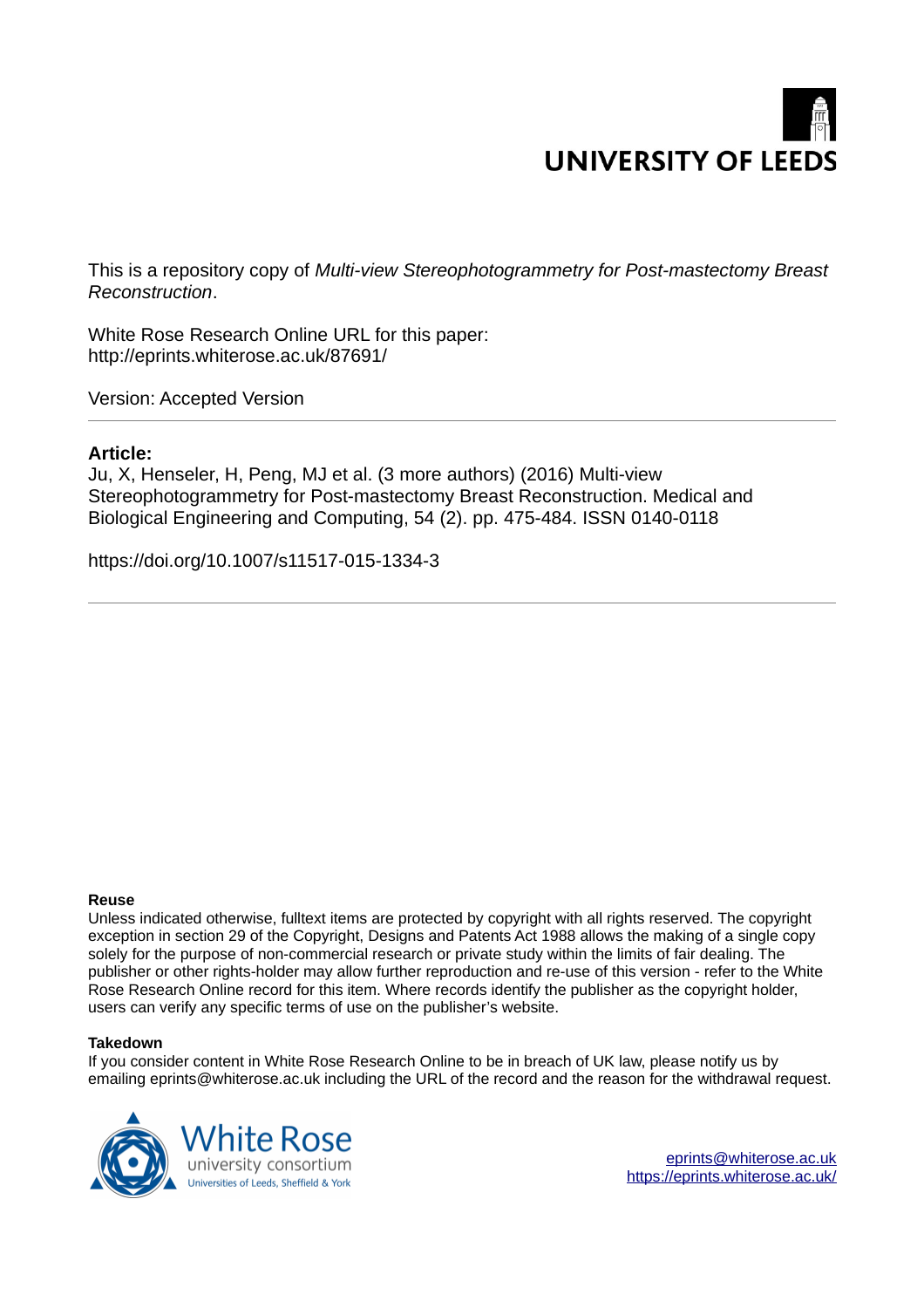Med Biol Eng Compu manuscript No. (will be inserted by the editor)

# Multi-view Stereophotogrammetry for Post-mastectomy Breast Reconstruction

Xiangyang Ju · Helga Henseler · Matthew Jian-qiao Peng · Balvinder S Khambay · Arup K Ray · Ashraf F Ayoub

Received: date / Accepted: date

Abstract A multi-view three dimensional stereophotogrammetry system was developed to capture 3D shape of breasts for breast cancer patients. The patients had received immediate unilateral breast reconstruction after mastectomy by the extended latissimus dorsi flap and without contra-lateral surgery. In order to capture the whole breast shape including the infra mammary fold, the patients were introduced to the imaging room and leaned over the imaging rig to open up the infra mammary fold and to expose the entire area of each breast. The imaging system consisted of eight high-resolution  $(4504 \times 3000$ pixels) digital cameras and four flash units. The cameras were arranged in four stereo pairs from four different view angles to cover the whole surface of the breasts. The system calibration was carried out ahead of every capture

E-mail: xiangyang.ju@glasgow.ac.uk

H. Henseler

Medizinische Hochschule Hannover (Hannover Medical School), Abteilung fr Plastische-, Hand- und Wiederherstellungschirurgie (Department of Plastic-, Hand- and Reconstructive Surgery) Carl-Neuberg-Strae 1, 30625 Hannover, Germany.

J. Peng

Dept. of Joint Surgery, First Affiliated Hospital of Guangzhou Medical University. Guangzhou Research Institute of Computational Orthopedics at Joint Implantation Key Laboratory of Guangdong Province, China.

B. Khambay

Pediatric Dentistry and Orthodontics, Faculty of Dentistry. The University of Hong Kong, Hong Kong.

A. Ray

Canniesburn Plastic Surgery Unit Glasgow, Glasgow Royal Infirmary, 84 Castle Street, Glasgow G4 0SF, UK.

A. Ayoub

Glasgow University MVLS college, Medical Faculty, Dental Hospital and School, 378 Sauchiehall Street, Glasgow G2 3JZ, UK.

X. Ju

Medical Devices Unit, Southern General Hospital, Glasgow G51 4TF, UK. Tel.: +44-141-2119737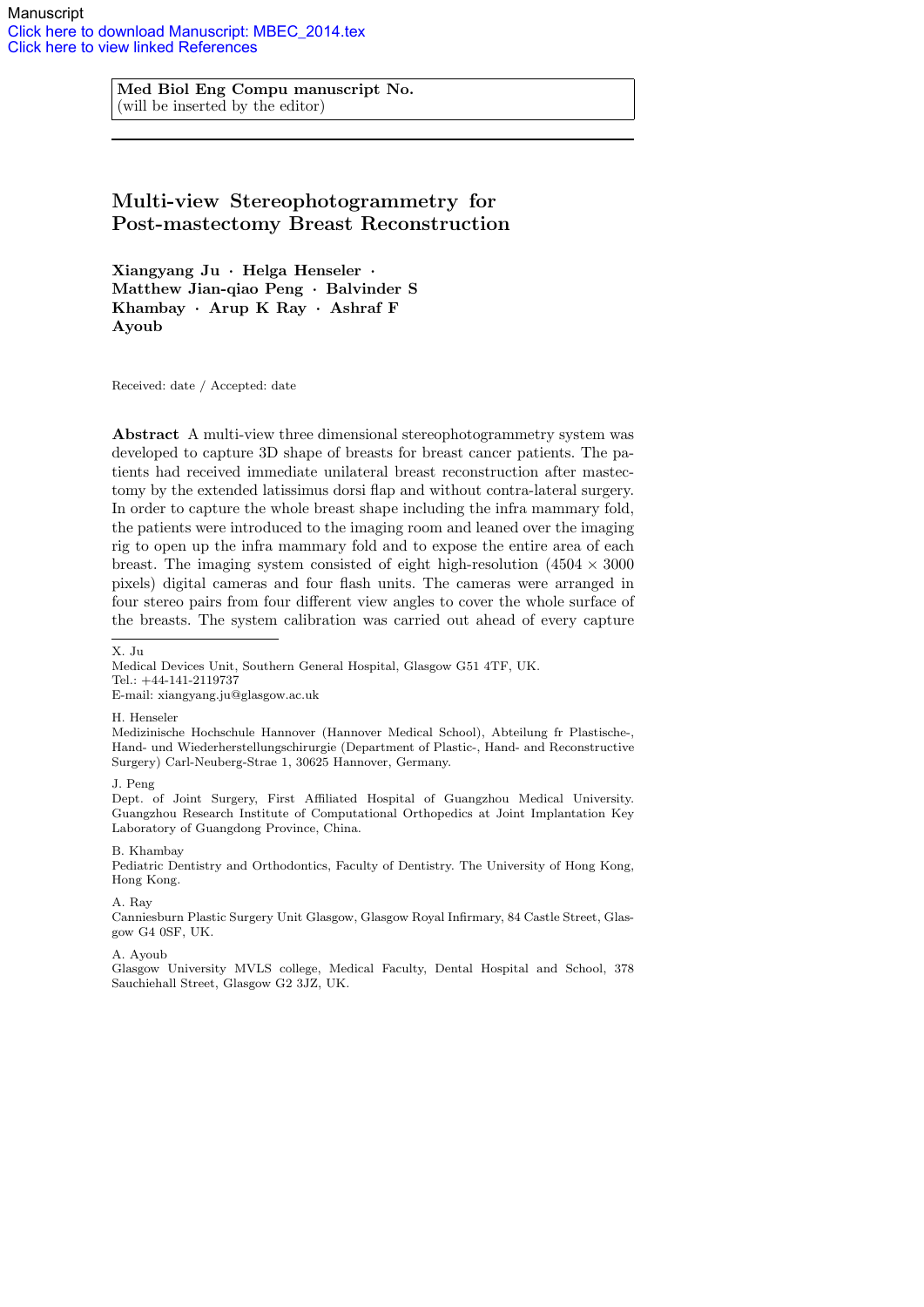session and the stereo images were matched to generate four range images to be integrated using an elastic model proposed. A watertight breast mesh model was reconstructed to measure the volume of the breast captured. The accuracy of using the developed multi-view stereophotogrammetry system for breast volume measurement was 11.12cc with SEM 7.74cc, comparing to the measurements of the water displacement method. It was concluded that the 3D stereophotogrammetry image system developed was more reliable than the method of water displacement.

Keywords Breast Reconstruction · Multi-view Stereo Photogrammetry · Range Image Integration · 3D Modelling

### 1 Introduction

Breast cancer accounts for nearly a quarter of all cancer cases amongst women worldwide and for 32% of the cancer burden in the UK for women. Bilateral mastectomy is increasingly being used as a risk reduction measure for the carriers of the breast cancer gene who have a high risk of developing breast cancer; and as a planned management strategy for unilateral cancer [1]. Current breast cancer treatment encompasses not only surgical removal of the tumor and medical adjuvant and neo-adjuvant therapies, but also an increasing emphasis lies on improving of a woman's quality of life [2]. Breast reconstruction plays an important role to restore breast symmetry following partial and total mastectomy procedures that result in abnormal volume, shape, and contours of breast with the aim of creating aesthetically pleasing and symmetrical breasts [3]. The conduct of breast reconstruction procedures currently remains largely subjective and is based on physical examination and visual-estimates of breast size, shape and symmetry. The plastic surgeons have difficulties to objectively assess breast volumes and shape, that may result in suboptimal outcomes [4, 5]. The field of reconstructive breast surgery would benefit from a practical method for objectively assessing breast volume. Precise measurement of breast volume could facilitate reconstructive procedures and help in surgical planning.

For breast volume measurement, previously anthropomorphic measurements  $[6]$ ; water displacement  $[7,8]$  and plaster casting  $[9]$  were used, but these measurements were time intensive, and were intrusive for patients. Threedimensional imaging techniques, such as structured light projections [10, 11], 3D laser scanning [4, 12, 13, 14] and 3D stereo photogrammetry imaging [2, 3, 15, 16] have been applied on patients' breast measurement that enable a surgeon to obtain quantitative breast measurements [17]; to make volumetric calculations and to visually and quantitatively assess reconstructed breasts. 3D X-ray imaging [18] was applied on 3D reconstruction of spine [19, 20], but it was radioactive and captured shapes only. 3D stereophotogrammetry imaging has advantages of fast image acquisition and photographic texture without radiation. The photographic texture provides the details of breast surface texture for identifying anatomical locations and for surgical planning. In most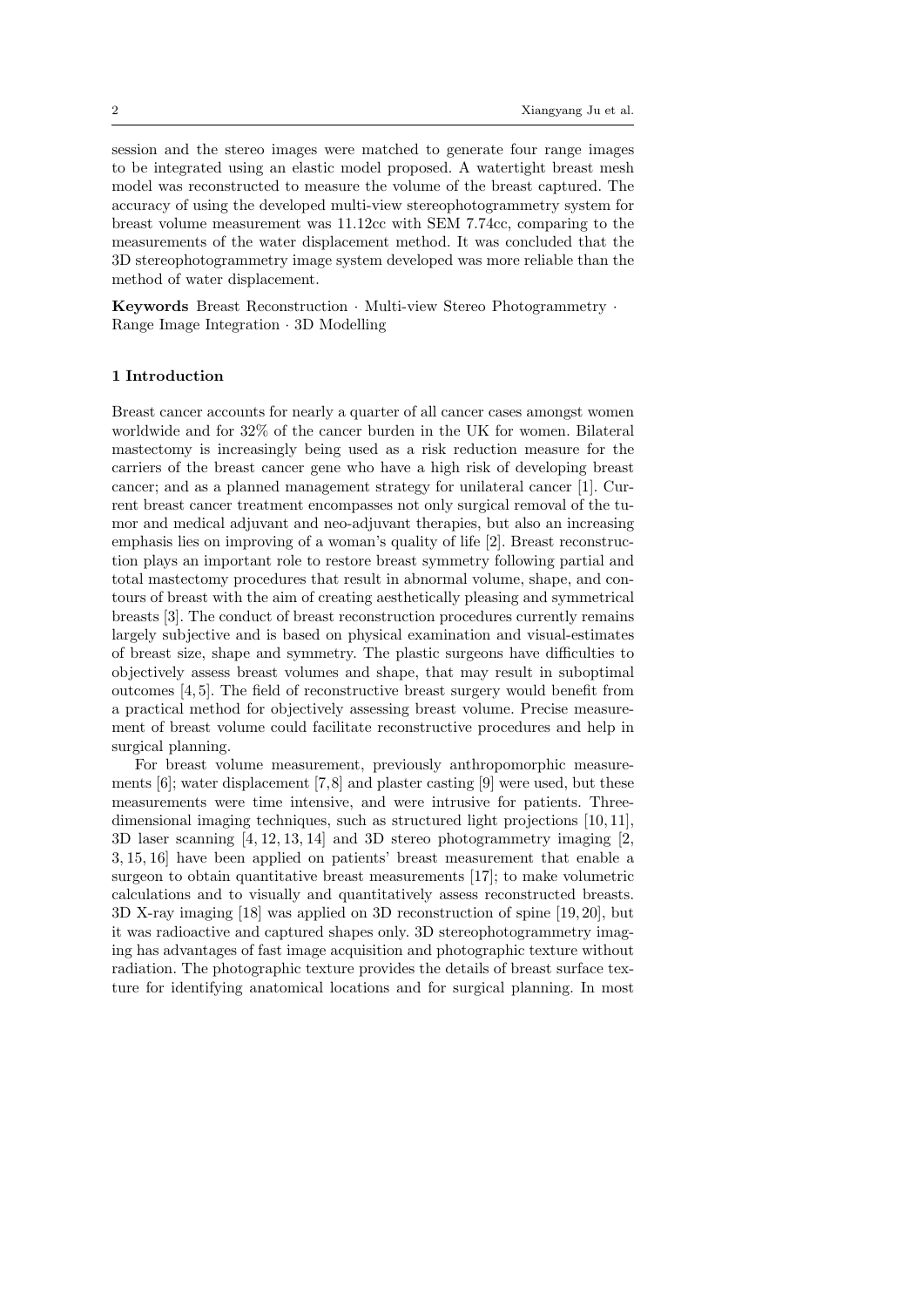of these studies reported, the patients were standing and the breast shapes were captured with a single view angle. However it was difficult to define the boundaries, to display infra mammary folds in the large breasts and also it was not possible to capture the whole breast surface from a single view angle. The captured breast shapes presented with a lack of data around the infra mammary fold. The infra mammary fold was visualized as holes in the images that led to poor agreement between the assessments made directly on the patients [2]. Hence multi-view stereo imaging photogrammetry was applied in order to capture the entire area of each breast.

### 2 Methods

A multi-view photogrammetry imaging system has been applied in the presented study to capture the entire breast surfaces. It is capable to capture multi-view stereo images simultaneously in less than  $1ms$ . The basic principle behind photogrammetric measurements is fairly straight forward, given two images of an object taken from different view angles, it is possible, using triangulation, to determine the original three-dimensional location of the object from its corresponding images. This is similar to the human vision in which the depth perceptions are interpreted from the disparities between the images in the left and right eyes. There are a few crucial steps to obtain the threedimensional metrical shape of the object from their stereo images. The first is to determine automatically and accurately the point-wise correspondences between the stereo images. Having established the correspondence between stereo image points, a system can use triangulation to calculate the location of the object in 3D space. However this requires the information of the positions and orientations of the cameras, the focal lengths of the lens and the lens distortions, the image centers, the sensor element size and the image aspect ratio. These parameters can be determined by a process of calibration [21,22,23]. Multi-view stereo image pairs are necessary to cover the entire breast surface due to the object self-occlusion. Further, breast range images recovered from individual stereo image pairs have to be aligned/registered and integrated into a single mesh to represent the breast surface in 3D for further measurement and shape analysis.

### 2.1 System configuration

By using off-the-shelf high-resolution digital cameras, high-resolution images achieved to resolve local details of linear densities exceeding 0.1 mm/pixel. There was enough skin texture information of the breast to achieve reliable point-wise correspondences [24, 25]. The photogrammetry system was configured with four stereo-pairs of high resolution cameras to capture the entire breast surface. A camera stereo-pair comprised two cameras (the left camera and the right camera). The stereo-pair captured left and right images. Four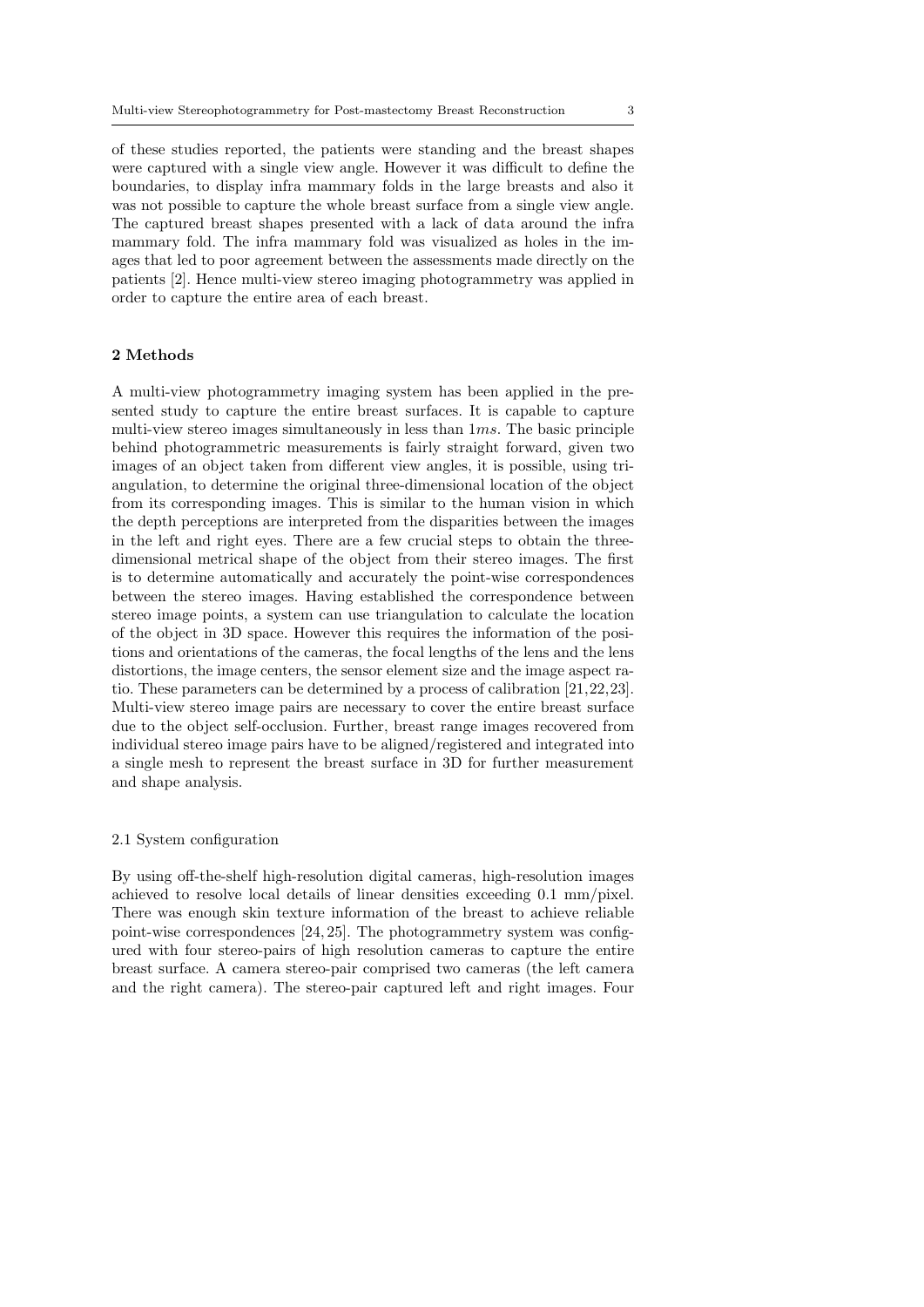stereo-pairs captured stereo images of the breast from the front, floor and left and right sides; simultaneously in less than  $1ms$ . The patients were asked to lean over a self-designed posing frame to open the infra mammary fold in order to expose the entire area of each breast for the image capture [26].

### 2.2 Camera calibration

Photogrammetry obtains 3D coordinates of object points in the 3D space. The 3D coordinates are calculated from the corresponding image co-ordinates from the stereo images of the object based on camera parameters. Exterior parameters of a camera defines its locations in space and its orientations. Inner parameters define the focal length of the lens, the image center, the description of lens distortions. Sensor information can be obtained from manufacturer. In the stereo photogrammetry imaging system developed, the exterior and inner parameters were reliably estimated by the camera calibration [24, 25]. A standard bundles adjustment approach [21] was used to calculate these parameters of each camera. The parameters of location and orientations of cameras enabled the 3D coordinates calculated from the four stereo image pairs to be transformed into a common world coordinate system [27]. In the bundle adjustment, supposing n calibration targets  $\{P_i : j = 1, 2, \dots, n\}$  were imaged by m cameras  $\{C_i : i = 1, 2, \cdots, m\}$ , this would result in  $m \times n$  image coordinates  $\{p_{ij} : i = 1, 2, \cdots, n\} = 1, 2, \cdots, n\}$  in m images. The perspective projection relationships of

$$
\mathbf{P}_{j} = [X_{j} \ Y_{j} \ Z_{j}]^{T}, \ j = 1, 2, \cdots, n.
$$

$$
\mathbf{p}_{ij} = [x_{ij} \ y_{ij}]^{T}, \ i = 1, 2, \cdots, m; j = 1, 2, \cdots, n.
$$

were used to calculate the camera parameters

$$
\mathbf{C}_{i} = \left[ \alpha_{i} \; \beta_{i} \; \gamma_{i} \; X_{io} \; Y_{io} \; Z_{io} \; x_{io} \; y_{io} \; f_{i} \; \mu_{i} \; \nu_{i} \; \right]^{T}, \; i = 1, 2, \cdots, m.
$$

In the inputs of the calibration,  $[X_j Y_j Z_j ]^T$  were the world co-ordinates of the calibration targets  $P_j$ ; and  $[x_{ij} y_{ij}]^T$  their image co-ordinates  $p_{ij}$ . In the outputs of the calibration,  $[X_{io} Y_{io} Z_{io}]^T$  were the world co-ordinates of the perspective centre of camera  $C_i$ ;  $\alpha_i$ ,  $\beta_i$  and  $\gamma_i$  the three Euler angles defining the orientation of camera  $C_i$ .  $[x_{io} y_{io}]^T$  were the image co-ordinates of the principal point for camera  $C_i$ ,  $f_i$  the focal length of camera  $C_i$ ,  $\mu_i$  and  $\nu_i$  the lens distortions of cameras.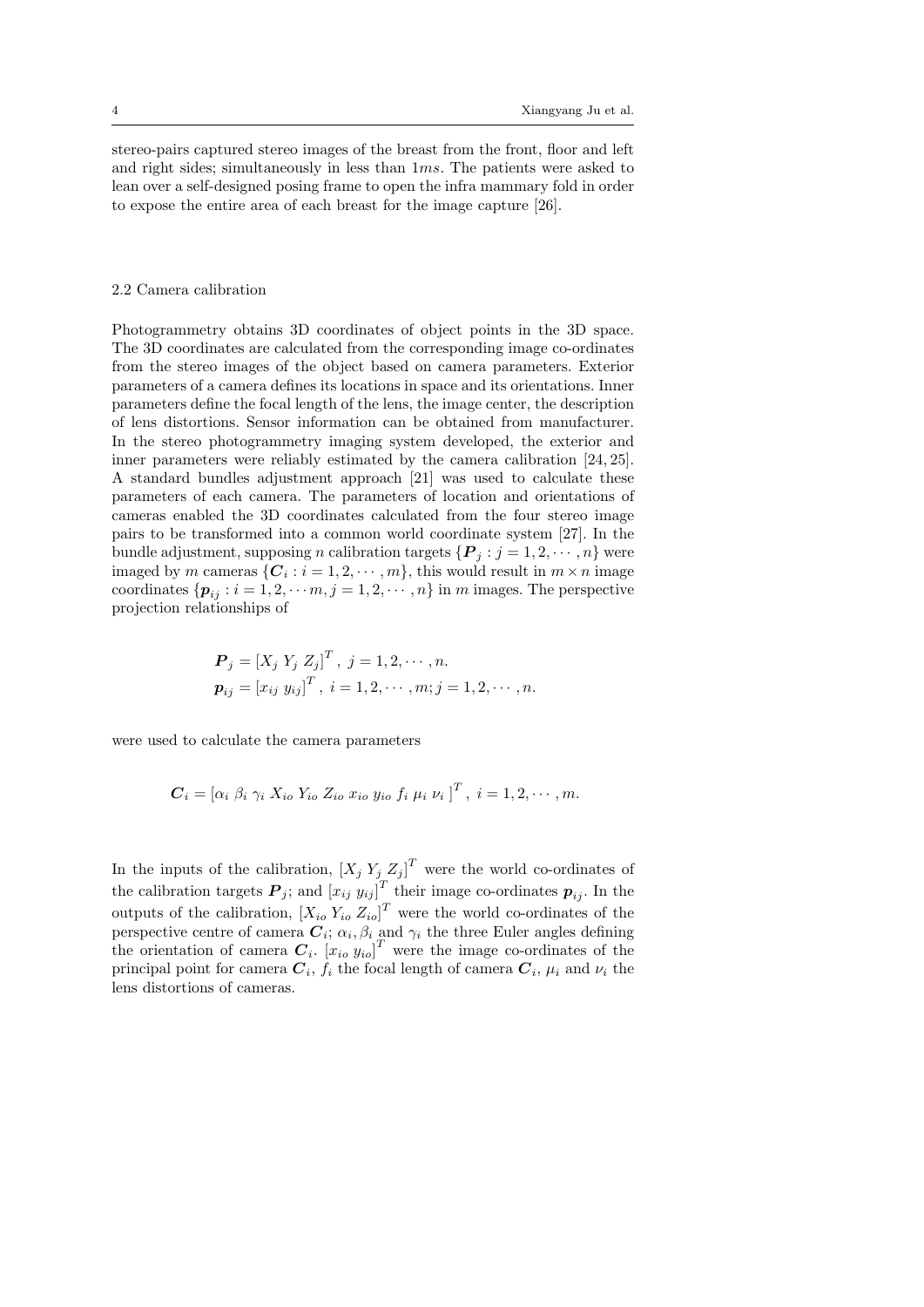### 2.3 Stereo matching

Fig. 1 A pair of stereo images and matching results

After the capture of stereo images depicting the breast, the area based stereo matching with a multi-resolution strategy [28] was carried out on each stereopair to obtain pair-wise correspondences between the stereo images. The pairwise correspondences were used to calculate the horizontal and vertical disparities between stereo images. A confidence map was generated from the stereo matching. At each pixel  $(i, j)$  of the confidence map was the area-based matching correlation score  $c(i, j)$  of local corresponding areas  $\boldsymbol{I}_L(i, j)$  centered at  $(i, j)$  at in the left image and  $I_R(i-d_H, j-d_V)$  centered at  $(i-d_H, j-d_V)$ in the right image(Figure 1),

$$
c(i,j) = \arg\max_{d_H, d_V} (\mathbf{I}_L(i,j) \circ \mathbf{I}_R(i - d_H, j - d_V))
$$
 (1)

where  $\circ$  denoted the correlation operator,  $d_H(i, j)$  and  $d_V(i, j)$  the horizontal and vertical disparities respectively.

### 2.4 Range Image Integration

Using the principle of triangulation, range images from different stereo pairs were computed from the disparities with the camera calibration parameters [21, 27]. In the system, range images were registered and transformed into common world coordinates  $(X, Y, Z)$ . The range image was defined in a form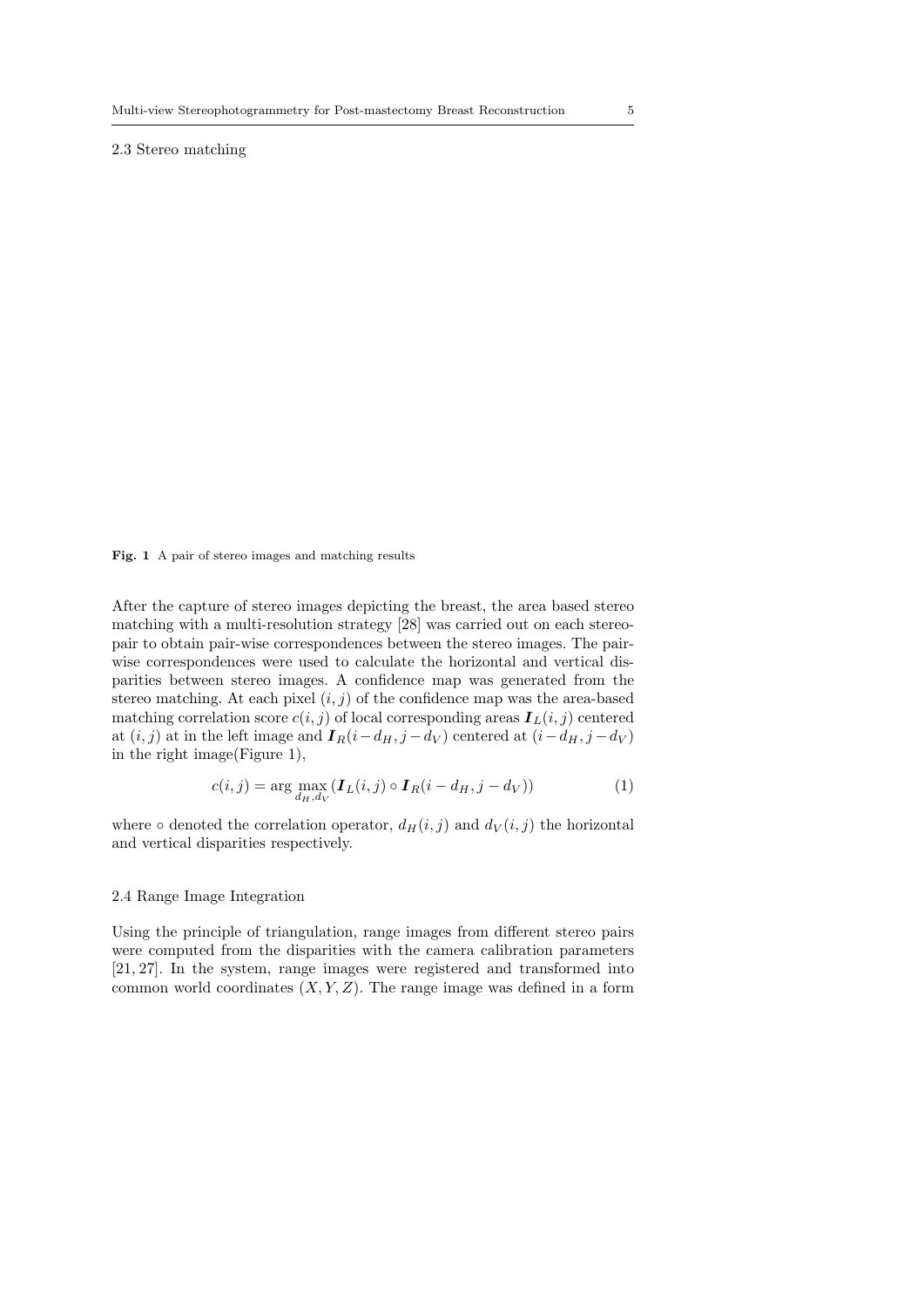of  $r(i, j)$ , in which  $(i, j)$  were the coordinates of the range image elements. The  $(i, j)$  and its perspective centre defined the orientations of r.  $|r|$  were the Euclidean distance between the perspective centre of the left camera and the points  $P(X, Y, Z)$  on the breast surface. P were calculated from the disparities at  $(i, j)$ . In the range image (Figure 1), the darker pixel indicated the closer was the corresponding 3D point to the camera. In this paper, the main issue of range image integration was addressed in next sections. The integration was affected by the effects of the depth discontinuity.

2.5 The Effects of the Depth Discontinuity

Fig. 2 The examples of mesh constructed from individual range images

The marching cube algorithm was used to integrate multi-view range images into a watertight surface [29]. The marching cubes divided the 3D space of the breast into individual cubes. Supposing a human was viewing the breast from a camera position, the cubes could be classified as visible if the cube were in front of the breast surface; invisible if the cubes were behind the breast surface. If the breast surface intersected a cube, the cube would be classified as on surface. A triangular mesh of the breast would be extracted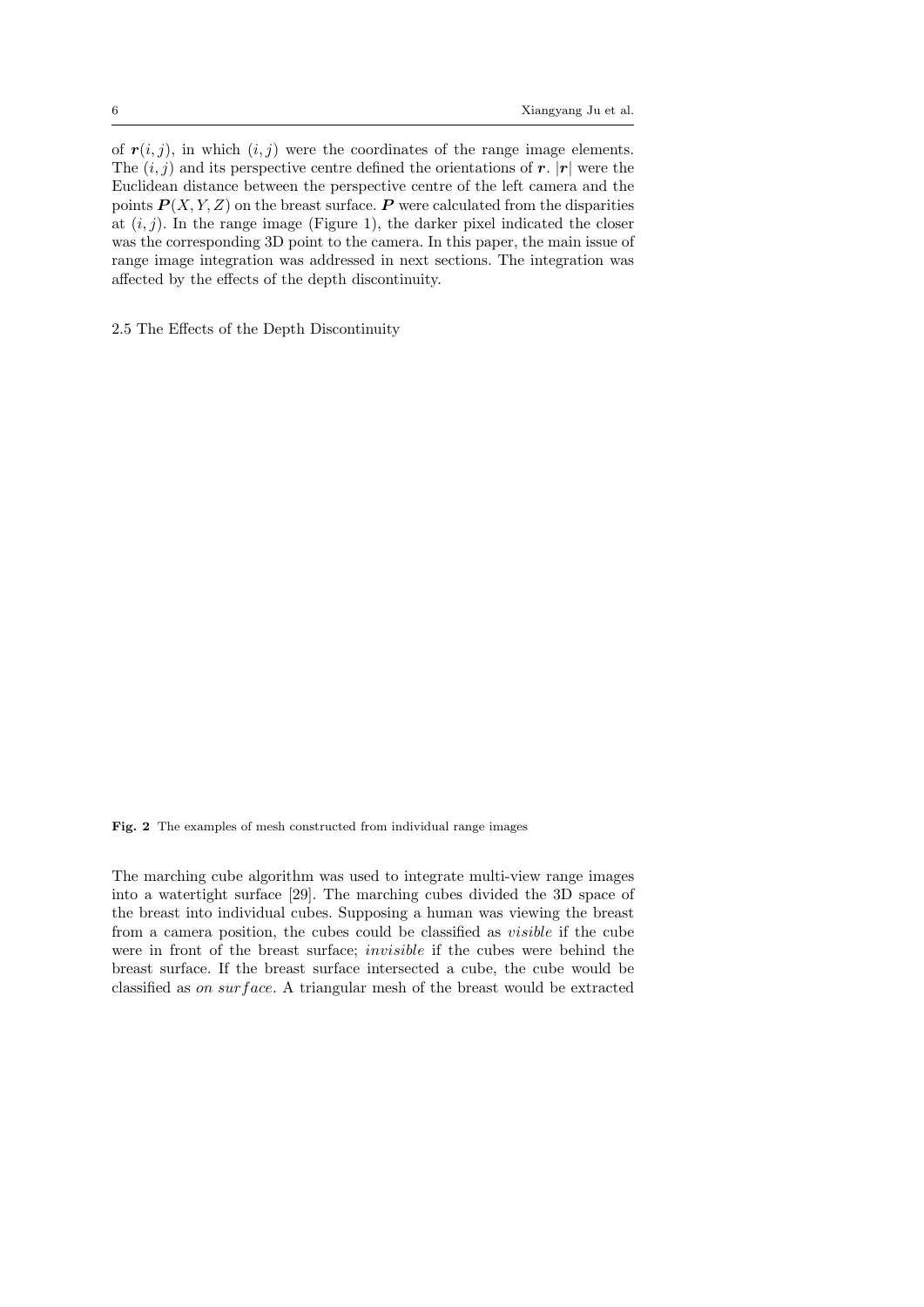from the *on surface* cubes. The resolution of the mesh depended on the size of the marching cubes. Matching cube of 0.5mm size was used for breast surface extraction. Due to self-occlusion, area based stereo matching resulted in depth discontinuity regions in the individual range images. In Figure 2, the surface regions of A, B and C could not be correctly obtained from the stereo images due to the object self-occlusion that depth discontinuities appeared in the mesh. The depth discontinuities have dented the range images, led to some cubes being wrongly classified; resulting in dents in the integrated mesh.

Fig. 3 Artifacts due to depth discontinuities.  $O_A$  and  $O_B$  are the perspective centers of the left cameras.  $(k, l)$  and  $(m, n)$  are pixel coordinates in the range images

Further, suppose there were two range images  $A$  and  $B$  to be merged, the range image  $\boldsymbol{B}$  had dented data in the shadowed area (Figure 3) and the range image  $\boldsymbol{A}$  also had dented data in the grey area. The dented range data would result in incorrect classifications of the marching cubes in the shadow and grey regions due to ambiguity in selecting correct surfaces in the classification.

Selecting the furthest surface as the valid surface would result in selecting the range data  $\boldsymbol{B}$ , in the shadow region which would be *wrong* for the integrated surface. The integrated surface had dented regions due to the dented range data of B. Selecting the nearest surface as the valid surface will select the range data  $\boldsymbol{A}$  in the shadowed region. While this is correct, this results in the other parts of the surface being classified incorrectly, as in the gray region. To overcome the arisen problem due to the depth discontinuities, a progressive reconstruction approach was proposed.

### 2.6 The Elastic Approach

The progressive approach comprised three major steps:

– Using the marching cubes algorithm [29] to obtain an initial watertight mesh model from multi-view range images.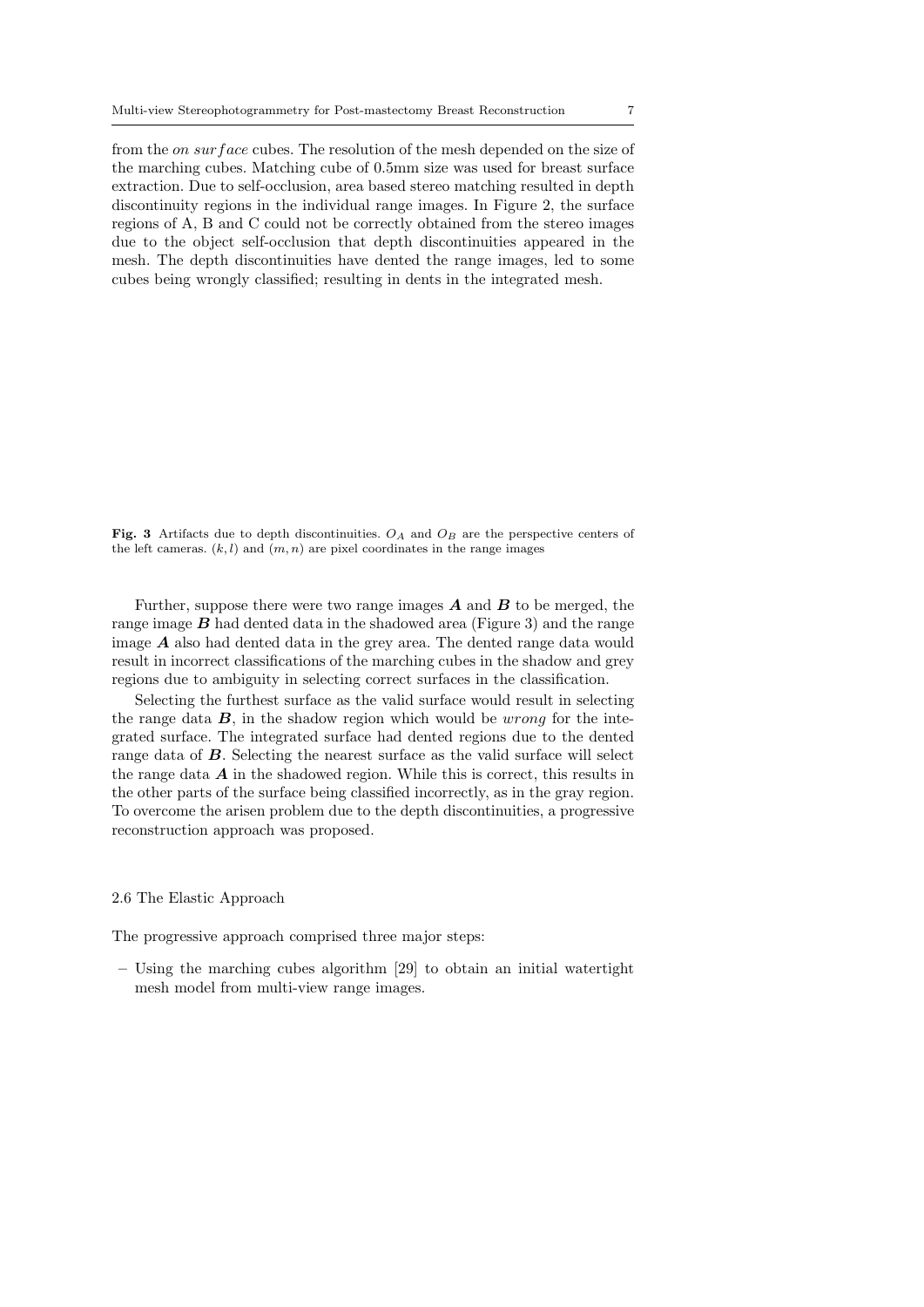- Identifying reliable range data representing the valid object surface by decomposing range images to subset patches then removing inaccurate range patches based on the surface normals of the patches.
- Iteratively correcting the initial model elastically based on remaining valid range patches.

### 2.6.1 Range Image Decomposition

The range image decomposition process made use of range images (Figure 4). A range image was decomposed into visible, invisible, overlapping and unprocessed patches, when compared with another range image, for example (Figure 3), range image  $r_A(i, j)$  compared with another range image  $r_B(i, j)$ .

Fig. 4 Range images calculated from recovered disparities

An element  $(k, l)$  in the range image  $r_A$  (Figure 3) was labeled as *visible*, *invisible, overlapping* or *unprocessed* when comparing the range image  $r_A$ to the range image  $r_B$ . A 3-D point  $P_A(X, Y, Z)$  on the surface A can be derived from the range data  $r_A(k, l)$  at the element of  $(k, l)$ . The corresponding element  $(m, n)$  of the point  $P_A(X, Y, Z)$  in the range image  $r_B$  was found. At the element  $(m, n)$ , a range value  $|\mathbf{r}_B(m, n)|$  was found from the range image  $r_B$ . Now the element  $(k, l)$  at the range image image  $r_A$  was labeled as,

| visible     | if $ \mathbf{r}_B(m,n)  < (distance\ of\ point\ O_B\ to\ point\ P_A) - \epsilon$     |
|-------------|--------------------------------------------------------------------------------------|
| invisible   | if $ \mathbf{r}_B(m,n)  > (distance\ of\ point\ O_B\ to\ point\ P_A) + \epsilon$     |
| overlapping | if $ \mathbf{r}_B(m,n) $ – (distance of point $O_B$ to point $P_A$ ) $\leq \epsilon$ |
| unprocessed | if $(m, n)$ is out of the range imager <sub>B</sub>                                  |

where  $\epsilon$  was related to the measurement uncertainty, for the system used,  $\epsilon = 0.5 \, mm$ . When all elements in the masked range image A have been labeled, adjacent elements of the same labels are grouped as visible, invisible, overlapping and unprocessed patches.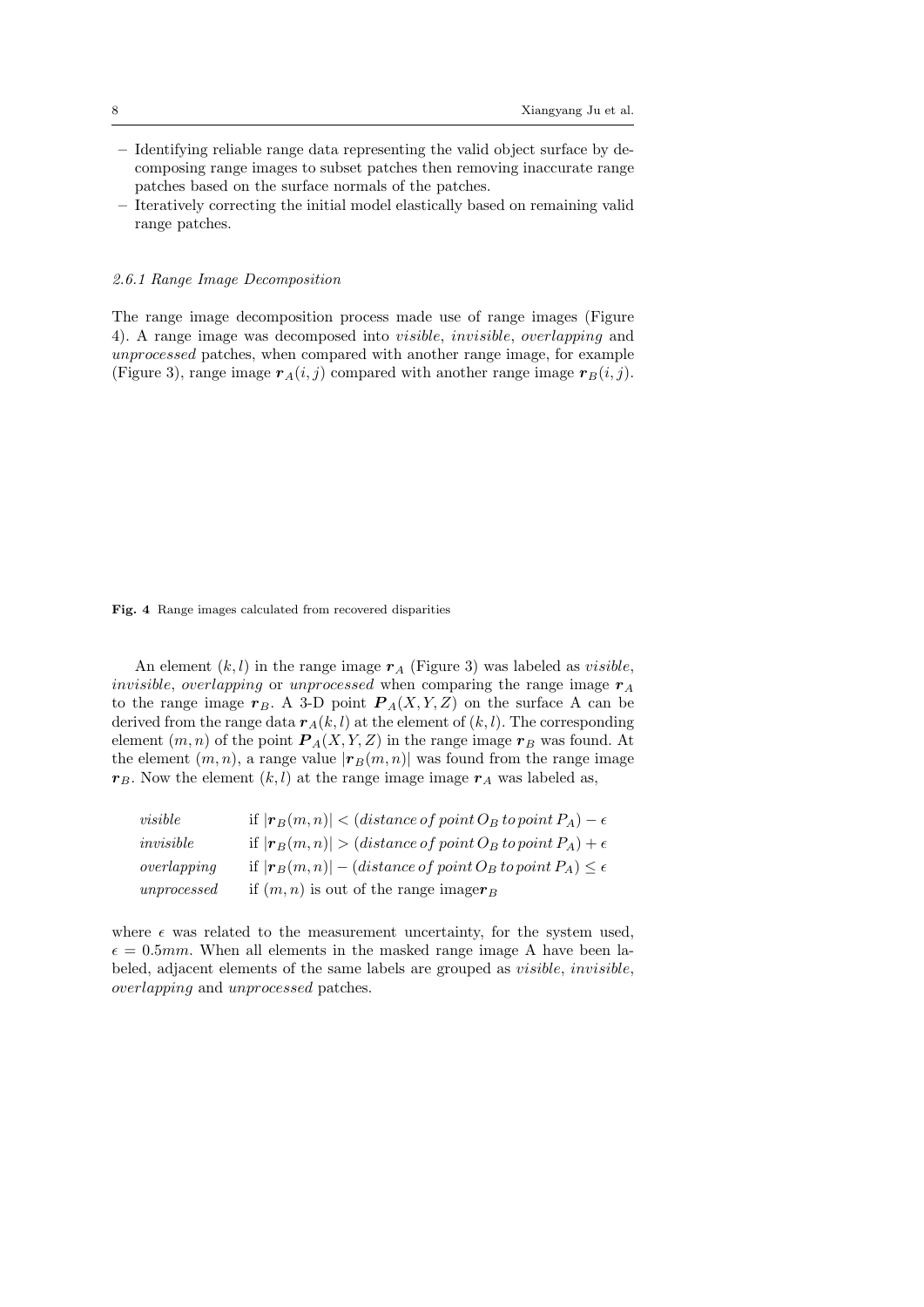### 2.6.2 Removal of Dented Patches

The dented surfaces were caused by the depth discontinuities; and the dented surface normals were nearly perpendicular to the orientation of the camera. The patches with larger view angles from the decomposed range images would be removed. The surface normals of individual patches were calculated to find out the orientation of the patches. At first the points  $P_i$  in an individual patch  $\Omega$  were extracted from the range image. The geometric center  $P_c$  of the individual patch was calculated;

$$
\boldsymbol{P}_c = \frac{1}{k} \sum_{i \in \Omega} \boldsymbol{P}_i \tag{2}
$$

where  $k$  is the number of points in the patch. Points in the patch within a neighborhood N of  $P_c$  were selected to calculate the covariance matrix C;

$$
\mathbf{C} = \frac{1}{n} \sum_{i \in N; N \in \Omega} (\boldsymbol{P}_i - \boldsymbol{P}_c) \cdot (\boldsymbol{P}_i - \boldsymbol{P}_c)^T
$$
(3)

where  $n$  was the number of points in the patch and in the neighborhood of 5mm of centre  $P_c$ . The surface normal direction was the least significant eigen vector of the covariance matrix C. If the surface normal direction was nearly perpendicular to the orientation of the camera, the patch was removed from the range image. A threshold of 60 degree was used.

### 2.6.3 Elastically Repair

After dented range data removal, there were gaps and holes in the range images. It was made use of that the initial mesh  $\bar{S}$  obtained from the marching cube algorithm which consisted of valid surfaces and dented regions; and the initial mesh was repaired towards the valid range data to generate a watertight breast mesh. To repair  $\bar{S}$  the initial surface model, an elastic deformable model was applied to deform the  $\bar{S}$  to a new S. The deformation guided by the identified valid range patches  $r$  was optimized by minimizing the global energy of the surface:

$$
E(\mathbf{S}, \bar{\mathbf{S}}, r) = E_{ext}(\mathbf{S}, r) + \rho E_{int}(\mathbf{S}, \bar{\mathbf{S}})
$$
(4)

in which  $\rho$  balanced the internal and external constraints. The external energy term  $E_{ext}$  deformed the surface to their most similar valid range data, was defined as:

$$
E_{ext}(\boldsymbol{S}, r) = \sum_{i=1}^{n} \omega_i k_{ext} ||\tilde{\boldsymbol{v}_i} - \boldsymbol{v}_i||^2
$$
\n(5)

in which n was the number of vertices of the surface;  $k_{ext}$  an external elastic modulus;  $\tilde{v}_i$  the closest point on the valid range patches to the  $v_i$  the *i*th vertex of S;  $w_i$  the similarity between local surface patches at  $v_i$  and  $\tilde{v_i}$ . The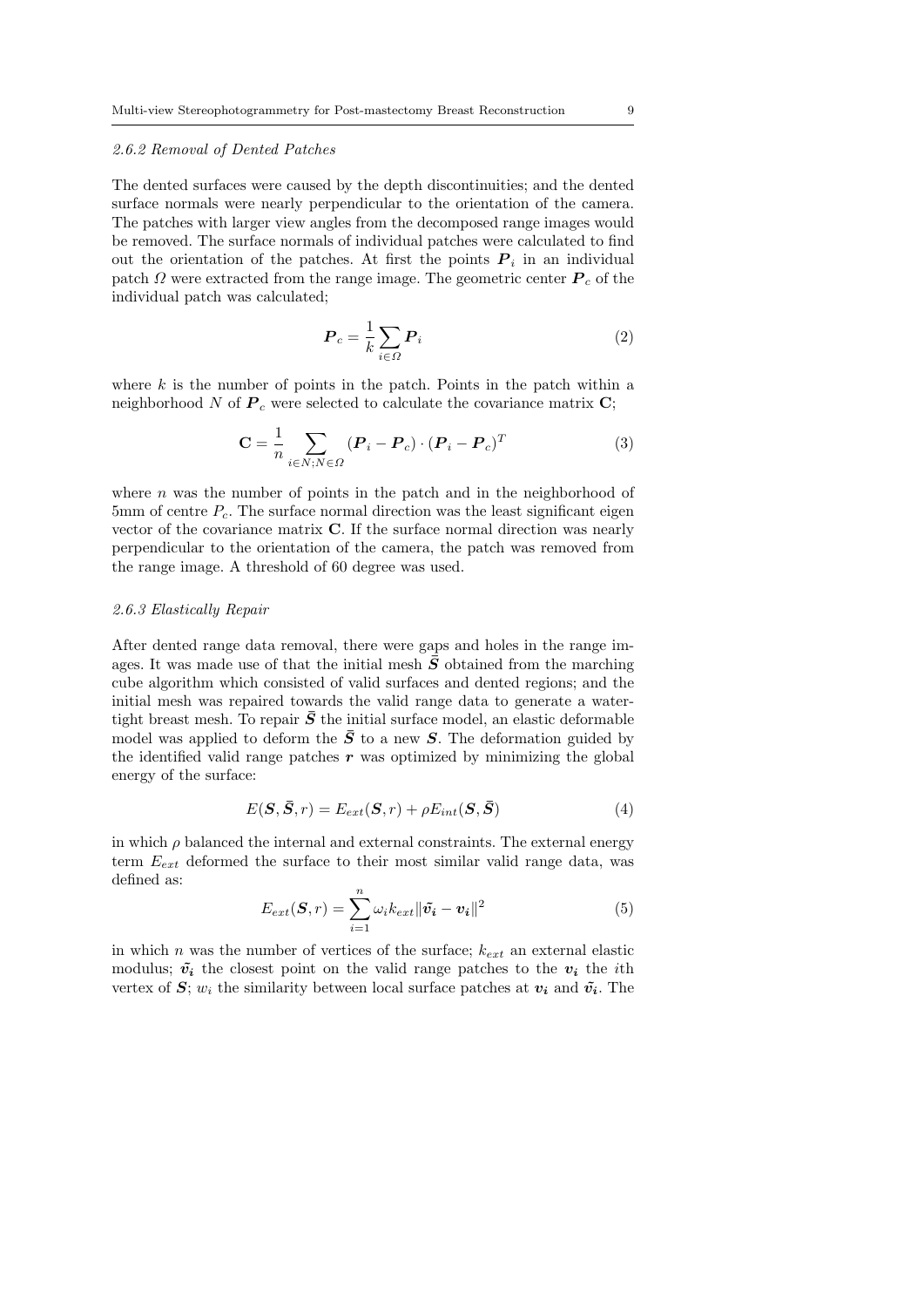internal energy term limited the surface deformation to maintain the original surface topology:

$$
E_{int}(\mathbf{S}, \bar{\mathbf{S}}) = \sum_{i=1}^{n} \sum_{j=1 \& j \neq i}^{n} k_{int} ||(\mathbf{v}_i - \mathbf{v}_j) - (\bar{\mathbf{v}}_i - \bar{\mathbf{v}}_j)||^2
$$
(6)

in which  $v_i$  and  $v_j$  were edge vertices of  $S$ ;  $\bar{v}_i$  and  $\bar{v}_j$  their original positions in  $\overline{S}$ ,  $k_{int}$  an internal elastic modulus. Because the energy function was quadratic with respect to  $v_i$ , the optimization was reduced to a solution of a sparse system of linear equations to be efficiently solved using the conjugate gradient method. The process of optimization was iterative and ended when the distances between  $v_i$  and  $\tilde{v}_i$  were not decreasing any further. In each local optimized deformation, each vertex in the surface found its plausible point on the valid range patches. If the plausible point found, the vertex was labeled as TRUE. The progressive correction algorithm was in the following steps:

- 1. To identify the plausible points on the valid range data for the vertices  $v_i$  of the surface; labeled the vertex with TRUE if it found its plausible point; calculated its displacement  $(\tilde{v}_i - v_i)$ , labeled the vertex with FALSE otherwise.
- 2. To deform neighbor vertices
	- a. Started with any vertex labeled with FALSE.
	- b. Identified its neighbors of one edge connections in the mesh.
	- c. If any of its neighbors were labeled with TRUE, deformed the vertex using the displacement interpolated from the displacements of its neighbors labeled as TRUE, and labeled itself with TRUE; otherwise, went back to the step "a" and found another vertex.
	- d. Iteratively repeated the "a" to "c", ended the process if no vertex labeled with FALSE.
- 3. To calculate the optimal positions of all deformed vertices  $v_i$  by minimising the energy of equation (Eq 4, 5, 6).
- 4. To iteratively repeat 2 to 4. Ended the process if there was no change in differences between  $v_i$  and its most similar valid point on  $\tilde{v}_i$ .

### 2.7 Comparison of Measurements

Nine plaster breast models which represented the human breast in different shapes and sizes were made of polysiloxane condensation-type elastomer and the models were manually textured and painted in a flesh colour [30]. The volumes of the plaster models were measured using the multi-view stereo photogrammetry system. The volume of the plaster models also were measured using the water displacement method [7] which was regarding as a gold standard. The water displacement was conducted by use of a scientific scale that was leveled and calibrated. Each plaster model was fully immersed in a water bowel with full water. The difference in weight of the water content before and after overflow was considered to be equal to the volume of the plaster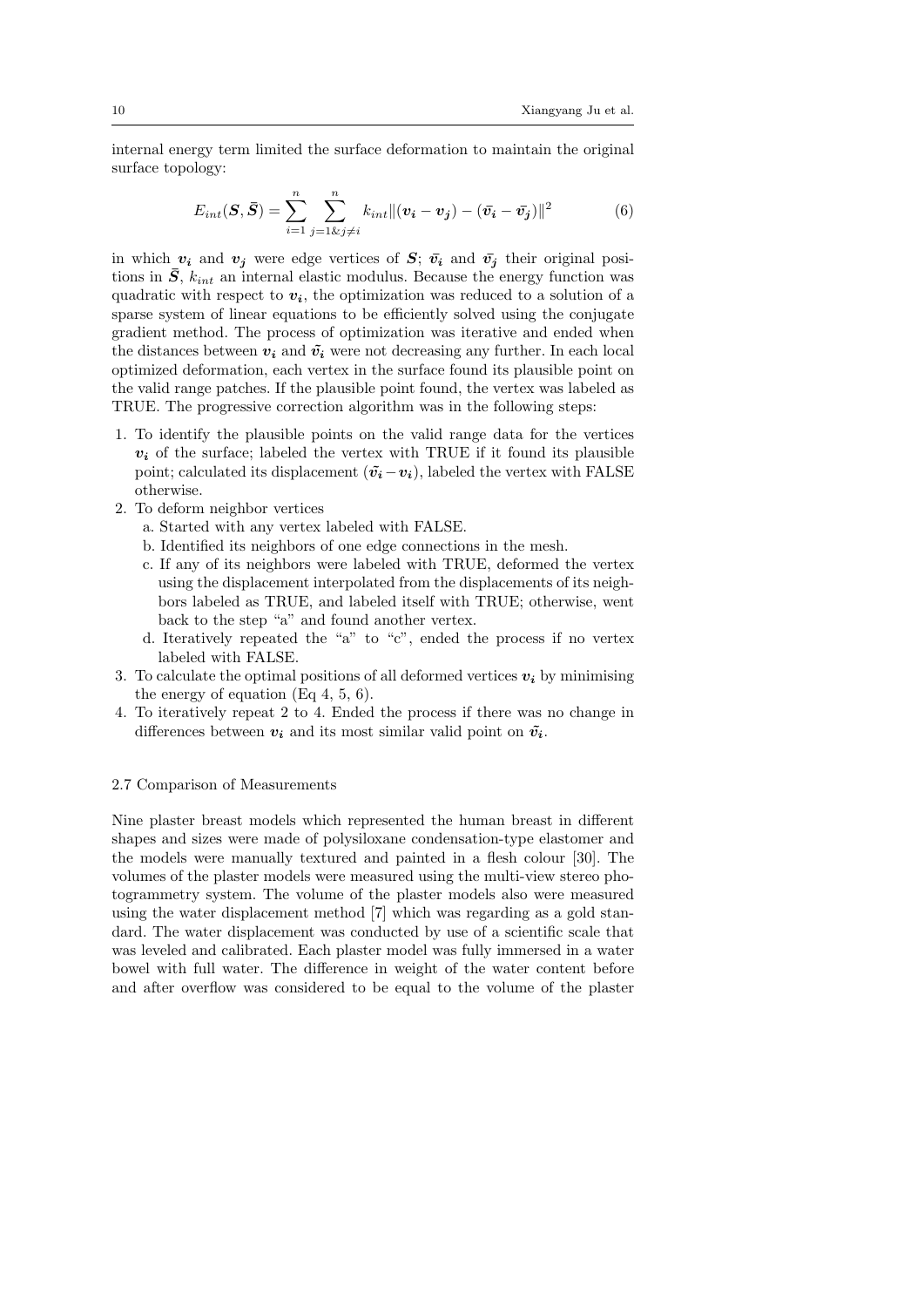model. The volume measurements of the 3D imaging and that of the water displacement method were compared.

### 3 Results

The calibration error was checked by projecting the physical calibration target back to its image plane. Comparing the differences between the image of the calibration target and the back projected target image, the calibration errors were found between 0.2 to 0.5 pixel. Verified by comparing a surface profile with the measurement of a titled flat surface [25], the depth measurement error was found less than 0.5mm.

The purpose of the range image decomposition was to remove dented range data from the range images before the elastic modeling. The decomposition has been tested with view angle thresholds from 40 to 70 degrees and the  $\epsilon$  values from 0 to 1.5mm which define the overlapping regions. Figure 5 displayed one of the range images which has been decomposed based on different  $\epsilon$  values and thresholded with different angles where the visible regions were bright, invisible regions gray, overlapping zones dark and removed regions black.

Fig. 5 Decomposed Regions of Range images with thresholding angles of 40 to 70 degree and overlapping tolerance from 0 to 1.5mm

The value of  $\epsilon$  defined the overlapping regions. The smaller the value was, the finer was the overlapping zones. When the value of  $\epsilon$  was set to zero, ultimately there are only visible and invisible regions in the decomposed range images. The thresholding view angle has a more significant effect on the dented range data removal. The smaller the thresholding angle was, the more range data were removed. The decomposition process has been applied on 15 cases of objects of face, breast and pig. With the value of  $\epsilon$  was set to 0.1mm and the thresholding angle to 60 degree, their dented range data have been removed for all 15 cases.

The range images of four views were calculated and integrated using the marching cube algorithm to obtain a single watertight breast surface (Figure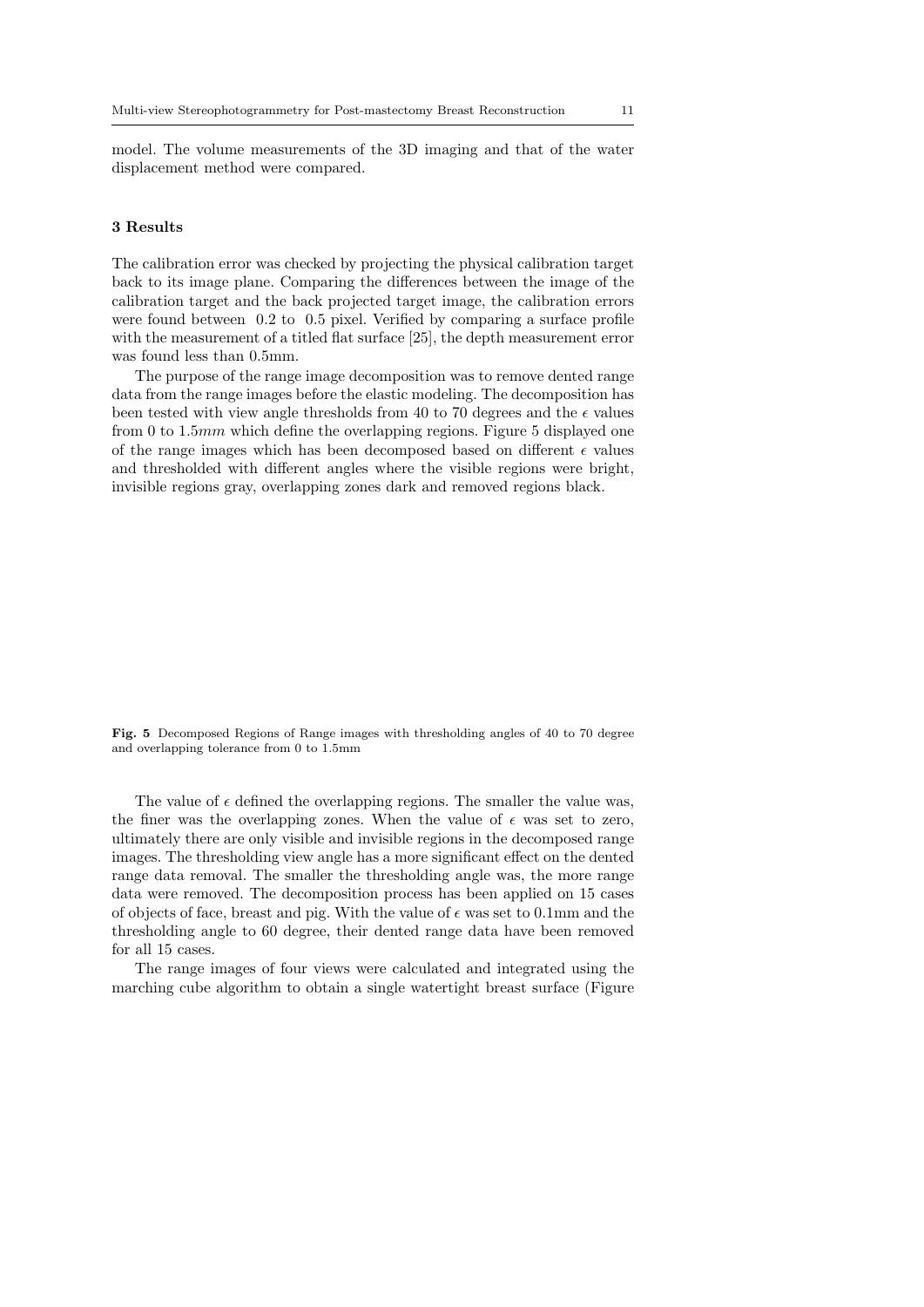6). Elastic modelling has been applied for the dented range data removal to reconstruct a correct breast surface for volume measurement (Figure 7).

Fig. 6 One breast surface reconstructed from the mult-view range images

Fig. 7 The correct breast surface after elastic modelling

The volume measurements of the water displacement and that of the 3D imaging were shown in the table 1. The mean difference between the volume measurements of the 3D imaging and that of the water displacement was 11.12cc with STD 23.23cc, SEM 7.74cc. The Minimal Detectable Change(MDC) was calculated in terms of 95% confidence, which was 21.85cc. Interclass correlation cofficient (ICC) was 0.9945. A paired student t-test was carried out. The probability  $p = 0.1888$  with  $t=1.4365$  and student threshold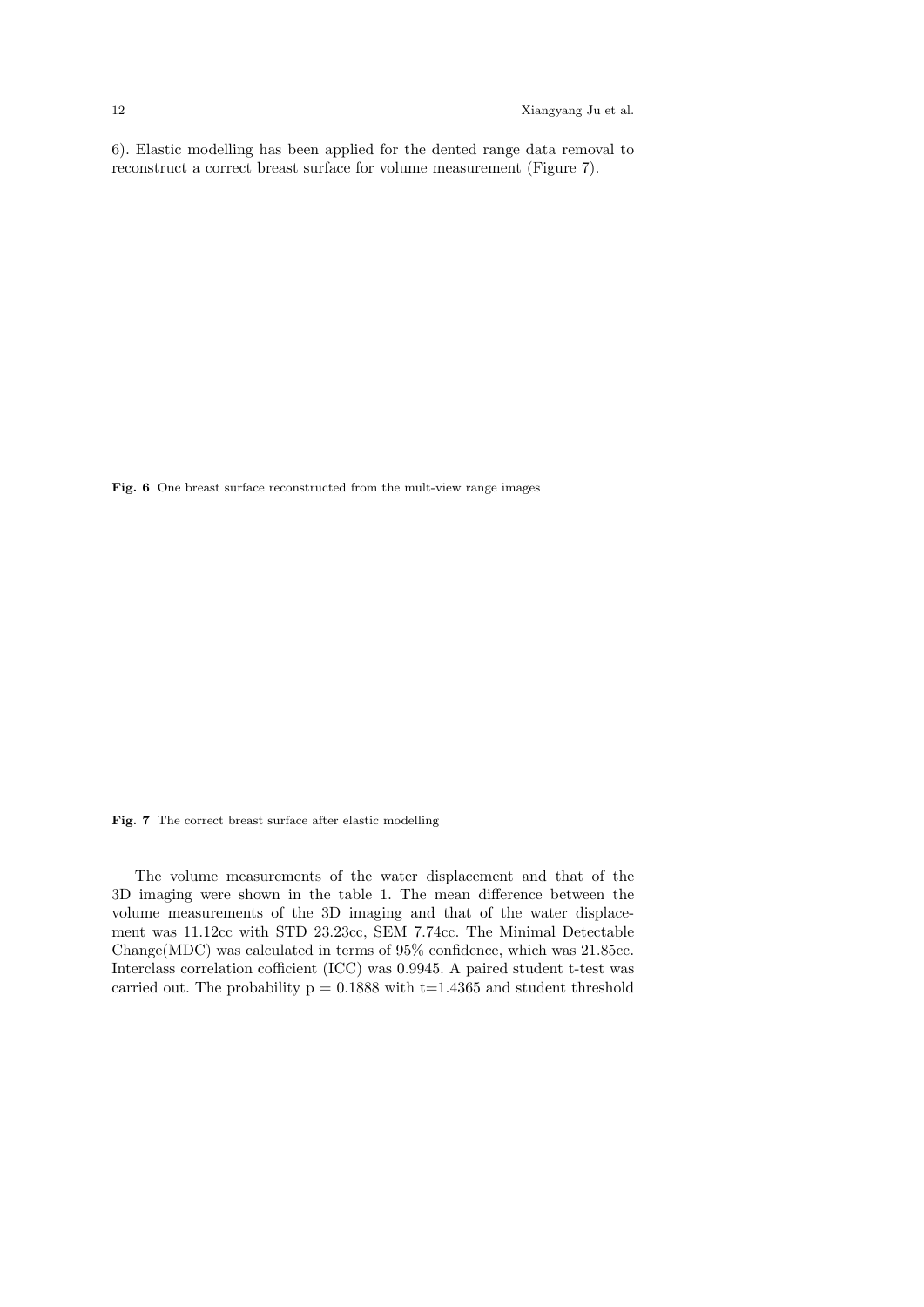3.355. Because of  $p > 0.1$ , the mean difference of the two volumes 11.22cc with STD 23.23cc, did not differ significantly from zero.

| Plaster Model  | Water dis. (cc)                             | $3D$ imaging $(cc)$ | difference(cc) |
|----------------|---------------------------------------------|---------------------|----------------|
|                | 364.60                                      | 354.40              | $-10.20$       |
| $\overline{2}$ | 434.70                                      | 422.30              | $-12.40$       |
| 3              | 579.00                                      | 613.40              | 34.40          |
| 4              | 231.10                                      | 209.50              | $-21.60$       |
| 5              | 433.40                                      | 465.10              | 31.70          |
| 6              | 591.60                                      | 610.50              | 18.90          |
|                | 596.60                                      | 620.70              | 24.10          |
| 8              | 100.40                                      | 96.10               | $-4.30$        |
| 9              | 863.10                                      | 902.60              | 39.50          |
|                | Paired t-test: $p=0.1888 > 0.1$             |                     |                |
|                | Intraclass correlation: $\text{ICC}=0.9945$ |                     |                |

Table 1 The volume measurements of the water displacement and 3D imaging

### 4 Discussion

Each different system has advantages and disadvantages, indications and restriction as well as different needs for environments and costs attached. The 3D stereophotogrammetry image system developed provided an alternative option for data collection and evaluation. It offered a convenient approach to measure the shapes of breasts, which had advantages over structured light projection  $[10, 11]$ , the laser scanning  $[4, 12, 13, 14]$  in terms of the capturing time (less than 1ms), the photographic skin texture; and over 3D X-ray imaging [18, 19, 20] in terms of the radiation free nature. The photographic skin texture was important for the clinicians to identify the anatomical landmarks. In the clinical research, it was constrained with resources that it would not be able to compare the measurements with that of the structured light project, laser scanning and X-Ray/MRI.

Multi-view stereophotogrammetry imaging system offered a chance for the patients to open up the infra mammary fold and expose the entire area of each breast for fast image captures. Using multi-view stereo imaging photogrammetry, multi-view range images had to be integrated into a single mesh for the breast volume measurements. There were four major approaches of multi-view range image integration: point based methods, direct range zipping, volumetric approaches employing implicit surfaces and model based methods. Point based methods [31, 32] directly integrated surfaces from points of multi-view range data, however the method of directly integrating surface from range data points would result in poor 3D quality because of range data noise and registration errors. Furthermore the point based methods did not made use of the connections of points in range images. In direct range zipping approaches [33] identification of overlapping surface areas between range images was needed. Wang and Oliveira [34] applied a Moving Least Squares algorithm. Zhou and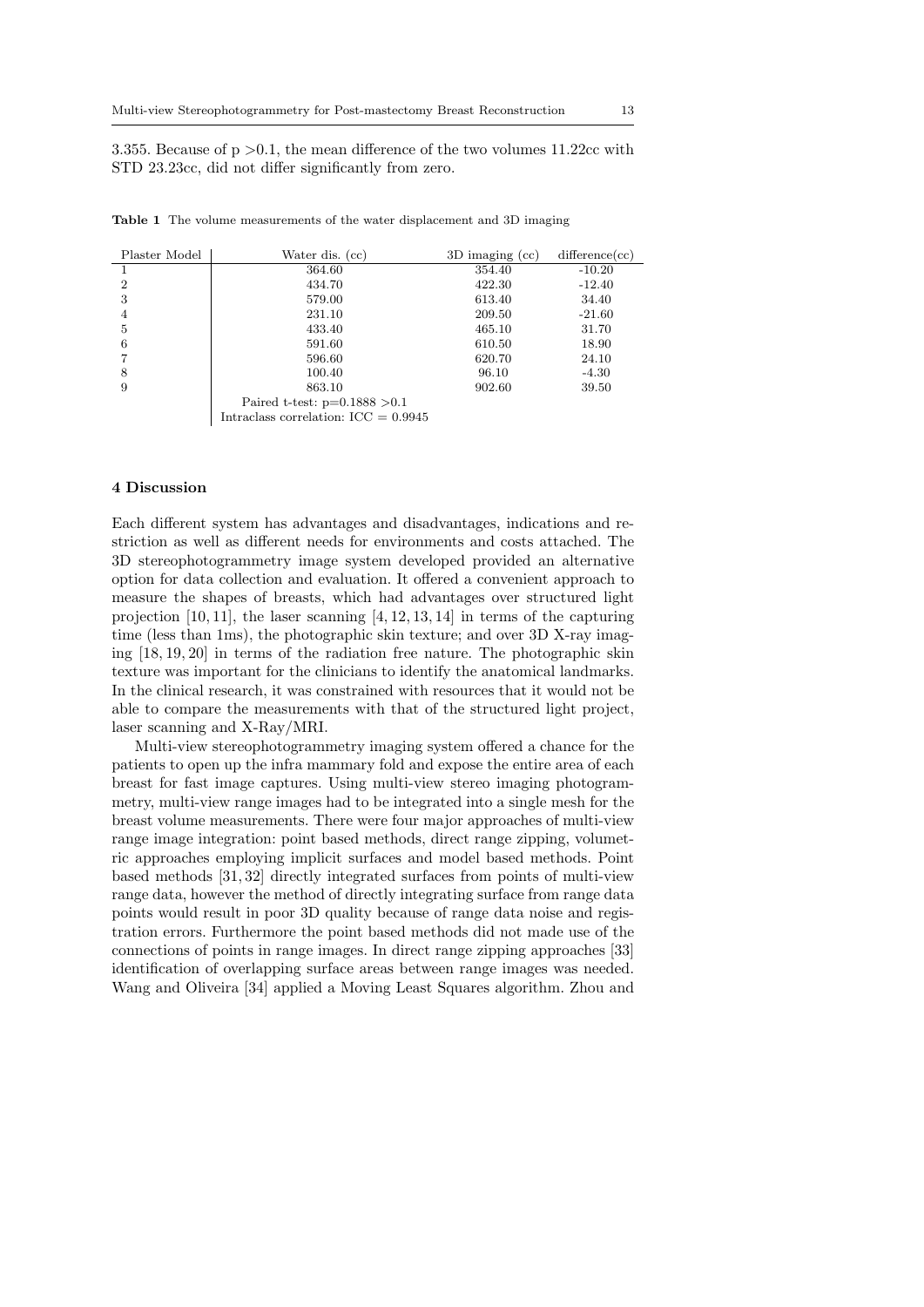Liu [35] improved the accuracy of detection of overlapping areas by applying k-means clustering. Direct range zipping approaches had difficulties of filling convoluted holes [36]. The detection of overlapping areas and removing inaccurate range data was crucial for these approaches while it was lack of details of how inaccurate range data were removed. Volumetric approaches [37, 38] were applied to construct watertight, non-redundant surfaces, but these approaches were sensitive to depth discontinuities which would lead to a less plausible surface. Model based approaches [39, 40, 41] might offer a solution to overcome the depth discontinuity problem, but it was unavoidable prerequisite to formulate a model of the object to be reconstructed. In the current study, an progressive approach was proposed, similar to the model based approaches; the model was generated by the system itself and used as the initial model to improve the quality of the multi-view range image integration. The breast volume measurements of the developed system has been compared with that of the water displacement [30].

Further research is required to identify the self-occlusion regions in the stereo matching stage automatically and precisely that the dented range data would be removed before integrating the multi-view range images. The multiview range image integration would be not affected by the ambiguity caused by the depth discontinuities. In the table 1, large breasts were overestimated whereas small breasts were underestimated. It was due to the software developed for measuring breast volume from 3D breast meshes. A chest wall had to be formed from breast's boundary in order to measure the volume. The way to form the chest wall affected the measurements. Further investigations are required. Based on the advantages of the work, further shape analysis will be applied on the beauty factors of the breasts.

### 5 Conclusion

In this paper, a 3D multi-view stereophotogrammetry system for the breast volume measurement was presented. The quality of range image integration has been improved by removing the inaccurate range data and the iterative elastic modelling was used to integrate the range images of four views into a watertight mesh for breast volume measurement. With statistical analysis results of the mean difference, the minimal detectable change and the interclass correlation coefficient, it was concluded that the 3D stereophotogrammetry image system developed was more reliable than the method of water displacement.

### 6 Compliance with Ethical Standards

The source of data is 3D stereophotogrammetry images of the breast following cancer resection and reconstruction.

Conflict of interest: The authors declare that they have no conflict of interest.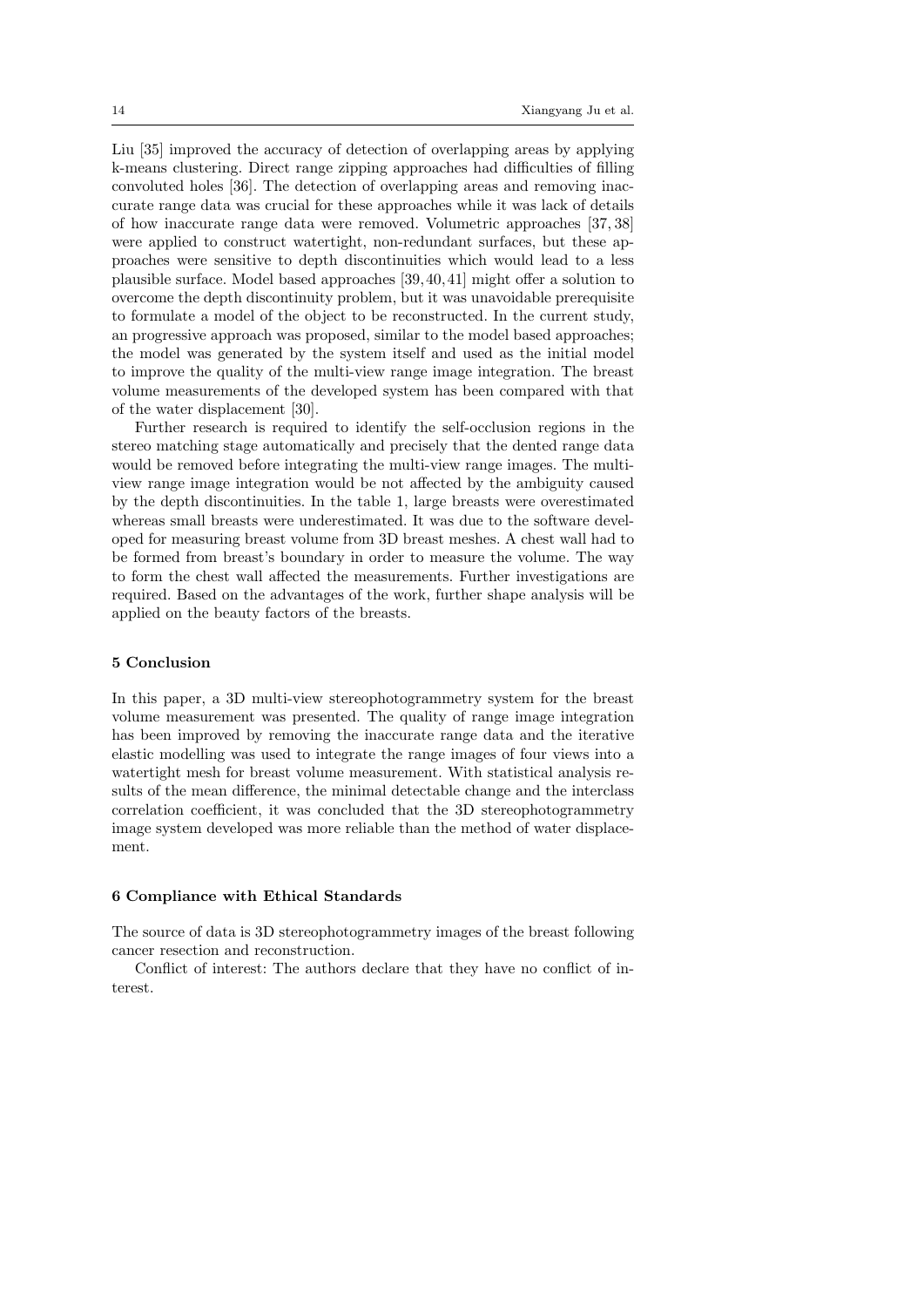Ethical Approval: All procedures performed in studies involving human participants were in accordance with the ethical standards of the institutional and/or national research committee and with the 1964 Helsinki declaration and its later amendments or comparable ethical standards. Approval has been granted form national ethics committee (IRAS) and sponsorship was obtained from Greater Glasgow & Clyde Health Board (R & D Ref: WN08BU237) of the UK.

Informed consent: Informed consent was obtained from all individual participants included in the study.

### References

- 1. U. Mahmood, A. Hanlon, M. Koshy, R. Buras, S. Chumsri, K. Tkaczuk, S. Cheston, W. Regine, and S. Feigenberg, "Increasing national mastectomy rates for the treatment of early stage breast cancer," *Annals of Surgical Oncology*, vol. 20, no. 5, pp. 1436–1443, 2013.
- 2. J. Lee, M. Kawale, F. A. Merchant, J. Weston, M. C. Fingeret, D. Ladewig, G. P. Reece, M. A. Crosby, E. K. Beahm, and M. K. Markey, "Validation of stereophotogrammetry of the human torso," *Breast Cancer (Auckl).*, vol. 5, pp. 15–25, 2011.
- 3. M. Kim, J. Sbalchiero, G. Reece, M. Miller, E. Beahm, and M. Markey, "Assessment of breast aesthetics," *Plast Reconstr Surg.*, vol. 121(4), pp. 186–194, 2008 April.
- 4. O. M. Tepper, N. S. Karp, K. Small, J. Unger, L. Rudolph, A. Pritchard, and M. Choi, "Three-dimensional imaging provides valuable clinical data to aid in unilateral tissue expander-implant breast reconstruction.," *Breast J*, vol. 14, no. 6, pp. 543–550, 2008.
- 5. J. Georgii, M. Eder, K. Burger, S. Klotz, F. Ferstl, L. Kovacs, and R. Westermann, "A computational tool for pre-operative breast augmentation planning in aesthetic plastic surgery.," *IEEE J Biomed Health Inform*, Oct 2013.
- 6. L. J. Sigurdson and S. A. Kirkland, "Breast volume determination in breast hypertrophy: an accurate method using two anthropomorphic measurements," *Plastic & Reconstructive Surgery*, vol. 118(2), pp. 313–320, 2006.
- 7. D. Milligan, J. Drife, and  $S$ . R, "Changes in breast volume during normal menstrual cycle and after oral contraceptives," *Br Med J*, vol. 29(4), pp. 494–496, 1975.
- 8. J. Fleming, T. Hames, and J. Smallwood, "Comparison of volume changes in the forearm assessed by impedance and water-displacement plethysmography," *Medical and Biological Engineering and Computing*, vol. 24, no. 4, pp. 375–378, 1986.
- 9. A. Edsander-Nord, M. Wickman, and G. Jurell, "Measurement of breast volume with thermoplastic casts," *Scand J Plast Reconstr Hand Surg*, vol. 30, pp. 129–132, 1996.
- 10. A. Ishida, Y. Mori, H. Kishimoto, T. Nakazima, and H. Tsubakimoto, "Body shape measurement for scoliosis evaluation," *Medical and Biological Engineering and Computing*, vol. 25, no. 5, pp. 583–585, 1987.
- 11. V. Pazos, F. Cheriet, L. Song, H. Labelle, and J. Dansereau, "Accuracy assessment of human trunk surface 3d reconstructions from an optical digitising system," *Medical and Biological Engineering and Computing*, vol. 43, no. 1, pp. 11–15, 2005.
- 12. D. Esme, A. Bucksch, and W. Beekman, "Three-dimensional laser imaging as a valuable tool for specifying changes in breast shape after augmentation mammaplasty," *Aesthetic Plastic Surgery*, vol. 33, pp. 191–195, 2009.
- 13. B. J. DuBray Jr, R. V. Levy, P. Balachandran, K. D. Conzen, G. A. Upadhya, C. D. Anderson, and W. C. Chapman, "Novel three-dimensional imaging technique improves the accuracy of hepatic volumetric assessment," *HPB*, vol. 13, no. 9, pp. 670–674, 2011.
- 14. U. Ahcan, D. Bracun, K. Zivec, R. Pavlic, and P. Butala, "The use of 3d laser imaging and a new breast replica cast as a method to optimize autologous breast reconstruction after mastectomy," *The Breast*, 2011.
- 15. C. W. Loughry, D. B. Sheffer, T. E. Price, M. J. Lackney, R. G. Bartfai, and W. M. Morek, "Breast volume measurement of 248 women using biostereometric analysis.," *Plastic and Reconstructive Surgery*, vol. 80, no. 4, pp. 553–558, 1987.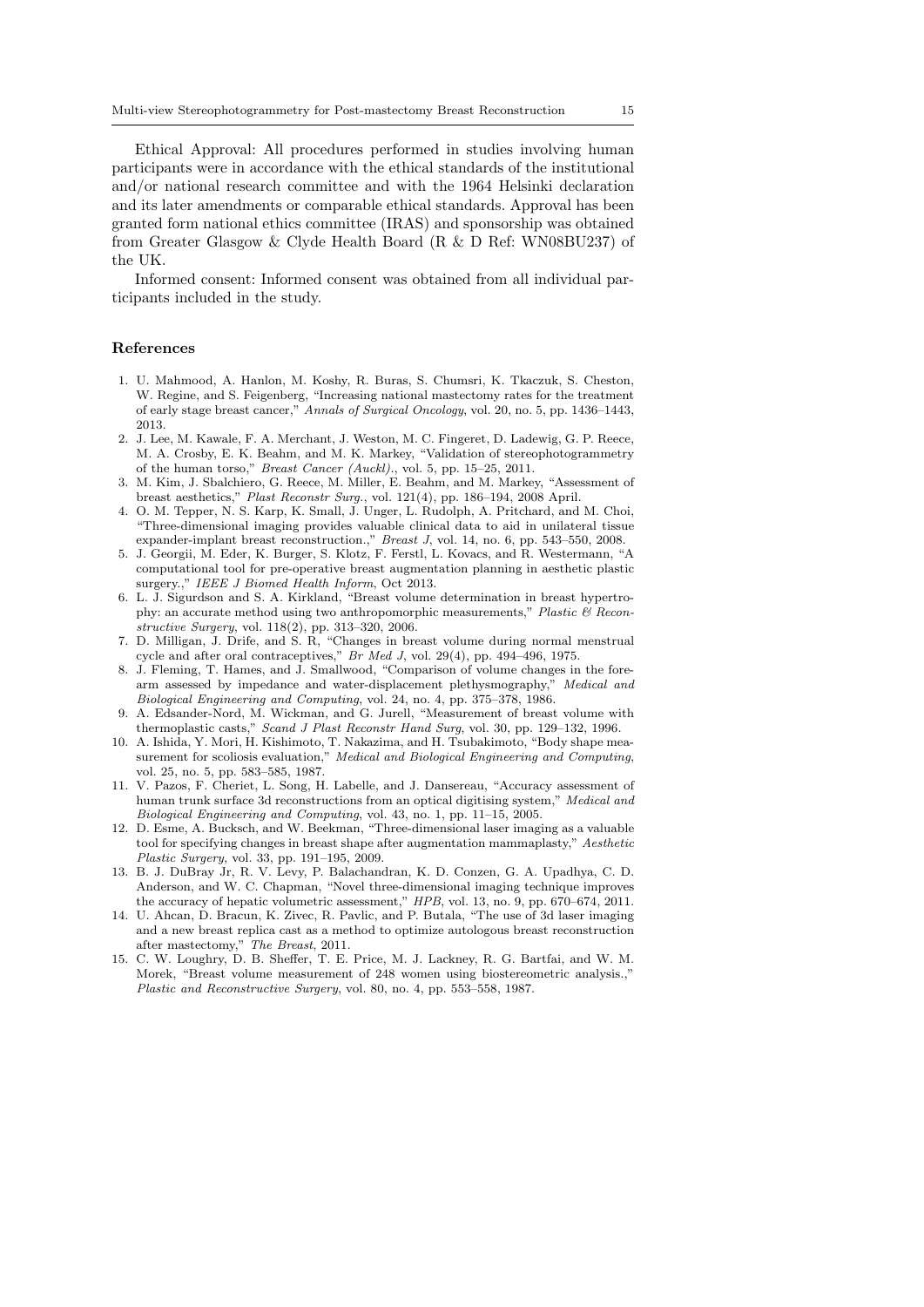- 16. C. Malata, J. Boot, E. Bradbury, A. Ramli, and D. Sharpe, "Congenital breast asymmetry: subjective and objective assessment," *British Journal of Plastic Surgery*, vol. 47, no. 2, pp. 95 – 102, 1994.
- 17. C. S. Sun, M. K. Markey, F. A. Merchant, K. Ravi-Chandar, M. C. Fingeret, and G. P. Reece, "3d computer technology addresses body-image issues of breast reconstruction," *SPIE Newsroom. DOI: 10.1117/2.1201307.005016*, 25 July 2013.
- 18. R. Benjamin, S. Prakoonwit, I. Matalas, and R. Kitney, "Object-based threedimensional x-ray imaging," *Medical and Biological Engineering and Computing*, vol. 34, no. 6, pp. 423–430, 1996.
- 19. A. Mitulescu, I. Semaan, J. De Guise, P. Leborgne, C. Adamsbaum, and W. Skalli, "Validation of the non-stereo corresponding points stereoradiographic 3d reconstruction technique," *Medical and Biological Engineering and Computing*, vol. 39, no. 2, pp. 152– 158, 2001.
- 20. R. Dumas, B. Blanchard, R. Carlier, C. de Loubresse, J.-C. Le Huec, C. Marty, M. Moinard, and J.-M. Vital, "A semi-automated method using interpolation and optimisation for the 3d reconstruction of the spine from bi-planar radiography: a precision and accuracy study," *Medical & Biological Engineering & Computing*, vol. 46, no. 1, pp. 85–92, 2008.
- 21. C. C. Slama, ed., *Manual of Photogrammetry*. 5410 Grosvenor Lane, Suite 210, Bethesda, MD 20814-2160, USA.: American Society for Photogrammetry and Remote Sen, 1980.
- 22. R. Tsai, "A versatile camera calibration technique for high-accuracy 3d machine vision metrology using off-the-shelf tv cameras and lenses," *IEEE JOURNAL OF ROBOTICS AND AUTOMATION*, vol. 3, pp. 323–344, Aug. 1987.
- 23. Z. Zhang, "A flexible new technique for camera calibration," *IEEE Transactions on Pattern Analysis and Machine Intelligence*, vol. 22, pp. 1330–1334, Nov. 2000.
- 24. X. Ju, P. Siebert, N. McFarlane, J. Wu, R. Tillett, and P. Schofield, "A stereo imaging system for the metric 3d recovery of porcine surface anatomy," *Sensor Review*, vol. 24(3), pp. 298–307, 2004.
- 25. J. Wu, R. Tillett, N. McFarlane, X. Ju, P. Siebert, and P. Schofield., "Extracting the three-dimensional shape of live pigs using stereo photogrammetry," *Computers and Electronics in Agriculture*, vol. 44, pp. 203–222, 2004.
- 26. H. Henseler, X. Ju, A. Ayoub, and A. K. Ray, "The importance of the pose in threedimensional imaging of the ptotic breast.," *J Plast Reconstr Aesthet Surg*, vol. 66, pp. 1551–1556, Nov 2013.
- 27. C. W. Urquhart, "The active stereo probe: The design and implementation of an active videometrics system. phd thesis.," tech. rep., University of Glasgow, 1997.
- 28. J. P. Siebert and C. W. Urquhart, "C3d: a novel vision-based 3d data acquisition system," in *Proceedings of the Mona Lisa European Workshop, Combined Real and Synthetic Image Processing for Broadcast and Video Production*, (Hamburg, Germany), August 1998.
- 29. W. E. Lorensen and H. E. Cline, "Marching cubes: A high resolution 3d surface construction algorithm," *ACM SIGGRAPH Computer Graphics*, vol. 21(4), pp. 163–169, 1987.
- 30. H. Henseler, B. S. Khambay, A. Bowman, J. Smith, J. P. Siebert, S. Oehlera, X. Ju, A. Ayoub, and A. K. Raya, "Investigation into accuracy and reproducibility of a 3d breast imaging system using multiple stereo cameras.," *Journal of Plastic, Reconstructive & Aesthetic Surgery*, vol. 64(5), pp. 577–582, May 2011.
- 31. T. K. Dey, S. Goswami, and T. Cocone, "A watertight surface reconstructor," *Journal of Computer and Information Science and Engineering*, vol. 13, pp. 302–307, 2003.
- 32. C. Zhu and W. K. Leow, "Textured mesh surface reconstruction of large buildings with multi-view stereo," *The Visual Computer*, pp. 1–7, 2013.
- 33. G. Turk and M. Levoy, "Zippered polygon meshes from range images," in *SIG-GRAPH94*, July 24-29 1994.
- 34. J. Wang and M. M. Oliveira, "A hole-filling strategy for reconstruction of smooth surfaces in range images," *Computer Graphics and Image Processing, 2003. SIBGRAPI 2003. XVI Brazilian Symposium on 2003*, pp. 11–18, 2003.
- 35. H. Zhou and Y. Liu, "Accurate integration of multi-view range images using k-means clustering," *Pattern Recognition*, vol. 41, pp. 151–175, 2008.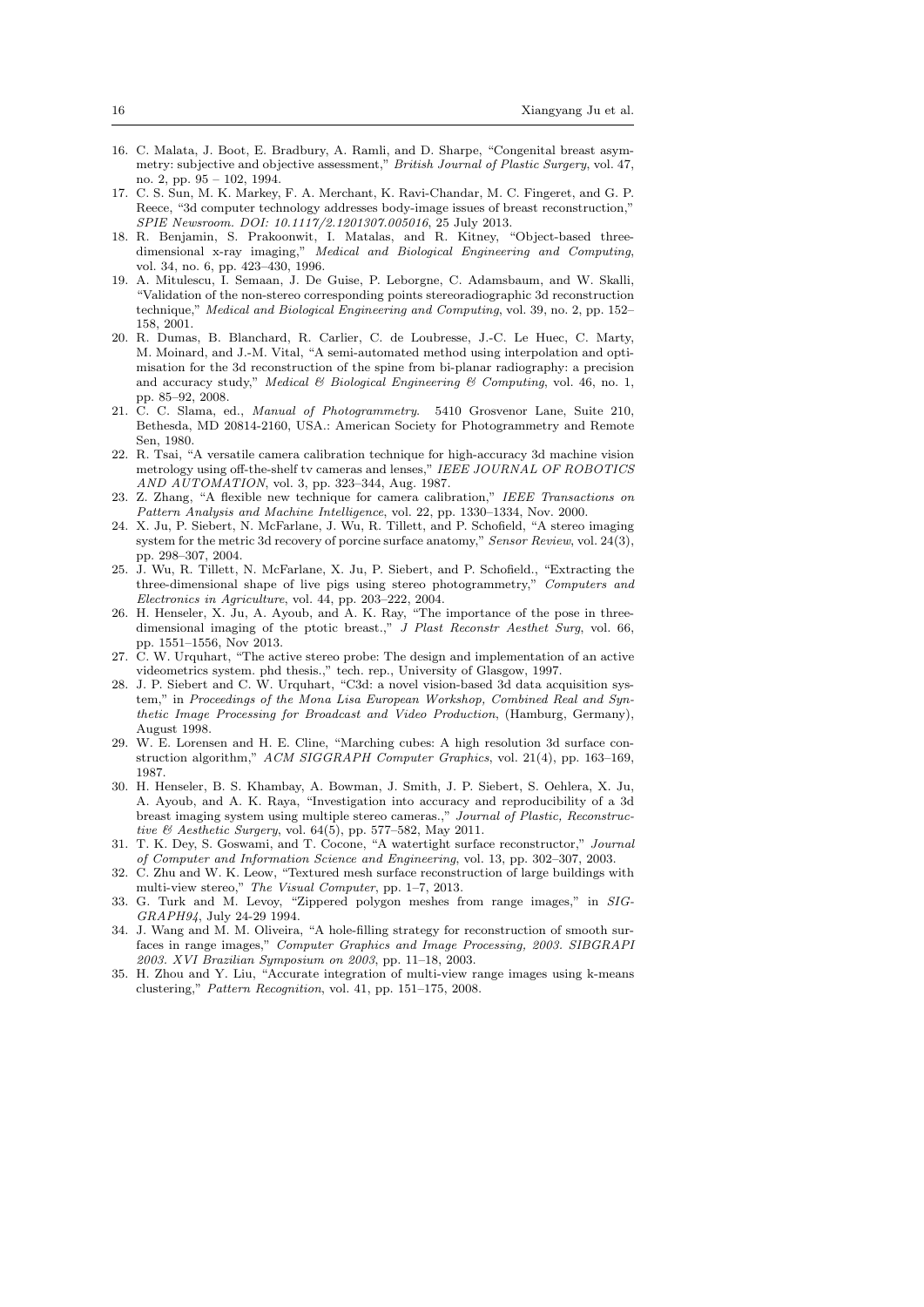- 36. J. Davis, S. R. Marschner, M. Garr, and M. Levoy, "Filling holes in complex surfaces using volumetric diffusion," in *Proc. First International Symposium on 3D Data Processing Visualization and Transmission*, pp. 428–861, June 19–21, 2002.
- 37. B. Curless and M. Levoy, "A volumetric method for building complex models from range images," in *SIGGRAPH*, pp. 302–312, 1996.
- 38. Z. Li, W. Jia, Z.-H. Mao, J. Li, H.-C. Chen, W. Zuo, K. Wang, and M. Sun, "Anthropometric body measurements based on multi-view stereo image reconstruction," in *Engineering in Medicine and Biology Society (EMBC), 2013 35th Annual International Conference of the IEEE*, pp. 366–369, IEEE, 2013.
- 39. R. Plankers and P. Fua, "Articulated soft objects for multiview shape and motion capture," *PAMI*, vol. 25(9), pp. 1182–1187, 2003.
- 40. J. Starck and A. Hilton, "Model-based multiple view reconstruction of people," in *ICCV2003*, pp. pp915–922, 2003.
- 41. E. Jolivet, B. Sandoz, S. Laporte, D. Mitton, and W. Skalli, "Fast 3d reconstruction of the rib cage from biplanar radiographs," *Medical & Biological Engineering & Computing*, vol. 48, no. 8, pp. 821–828, 2010.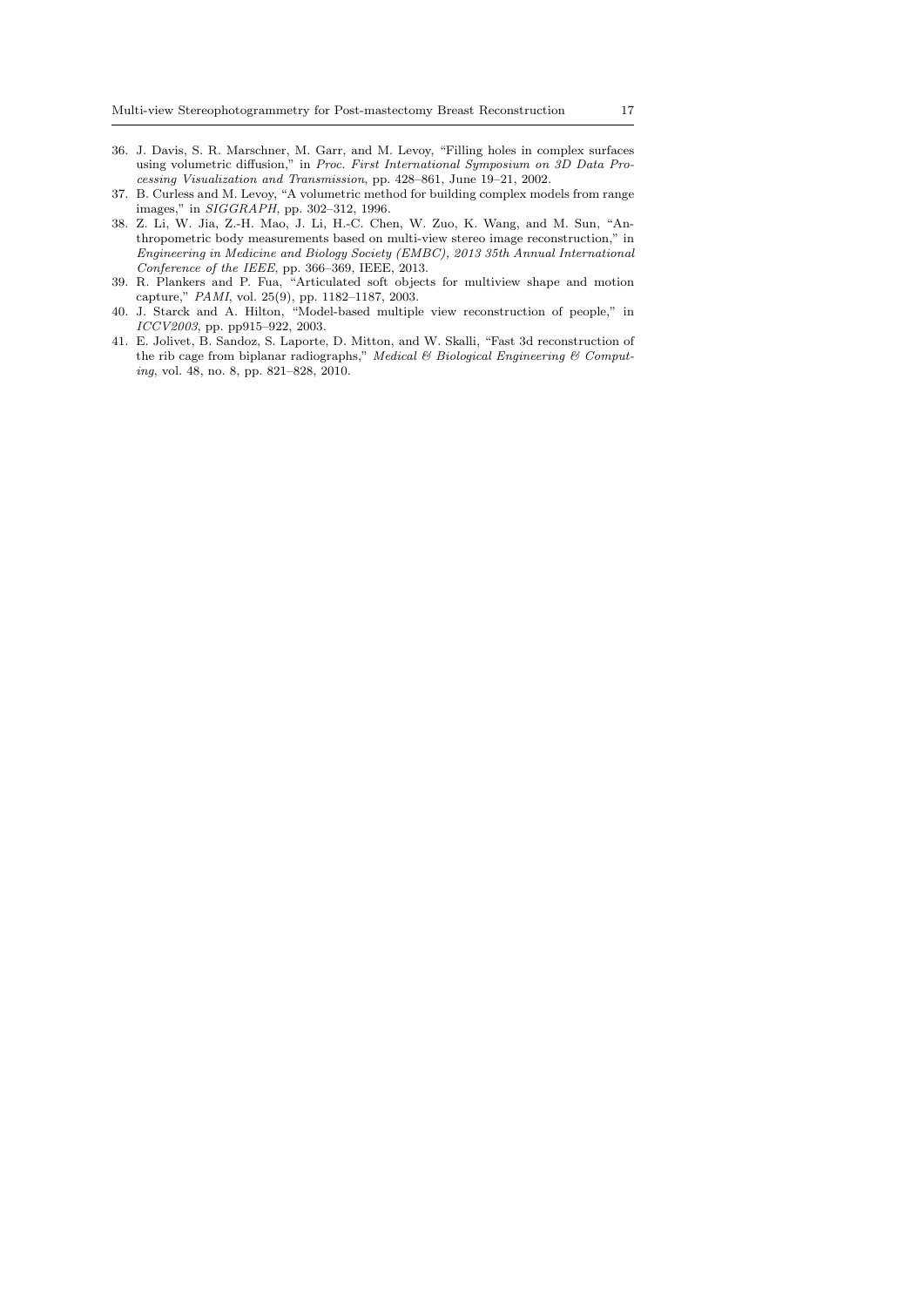

Range image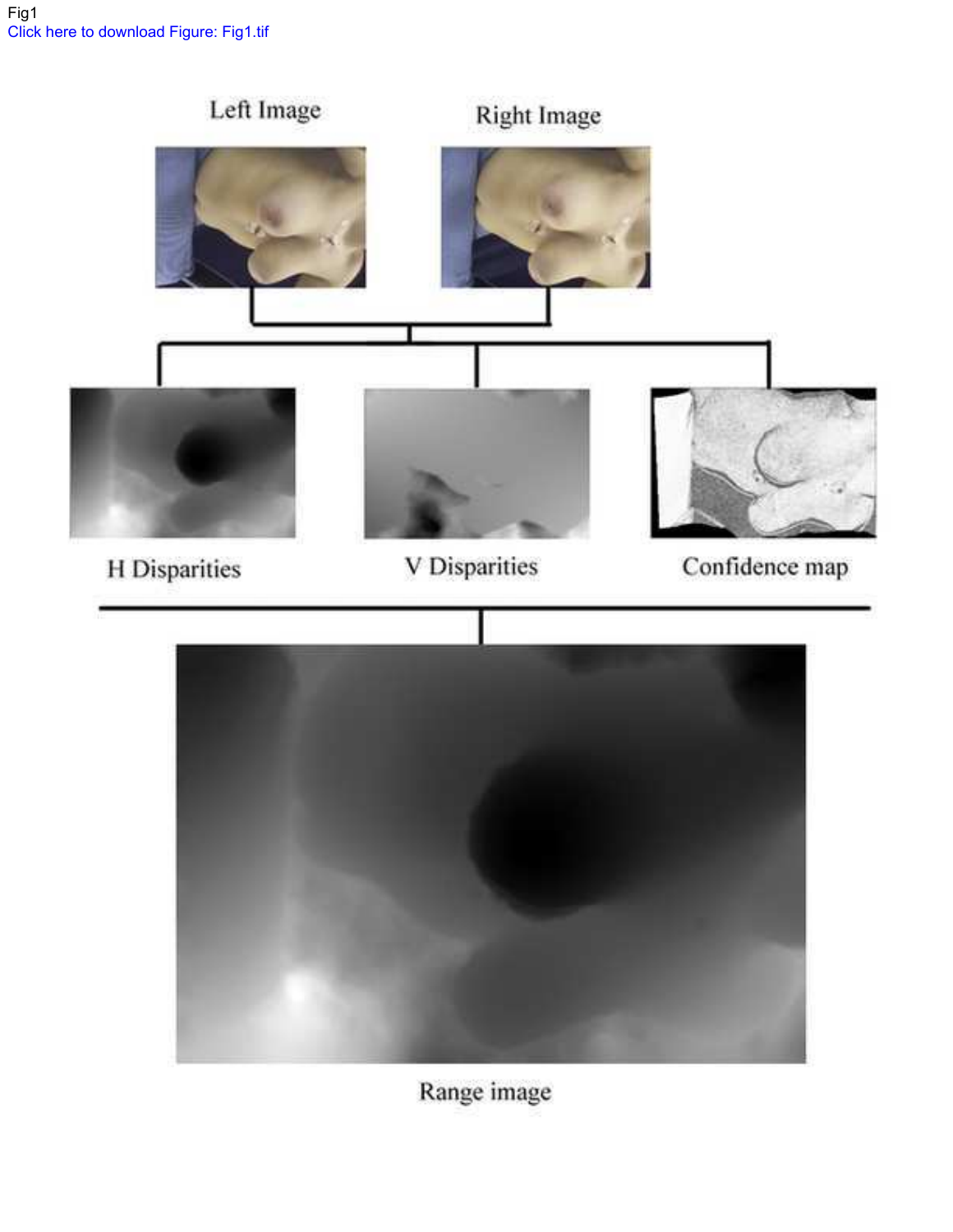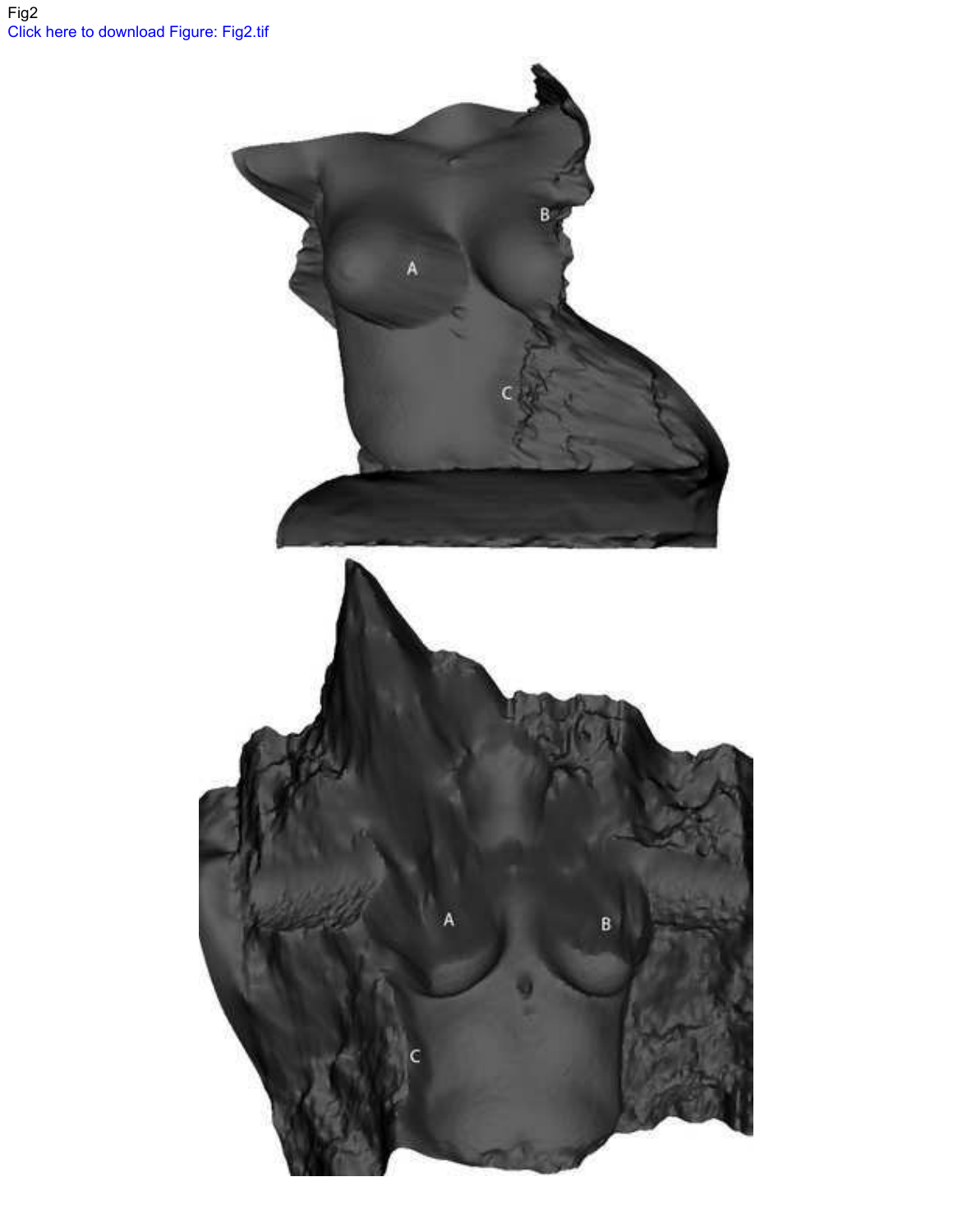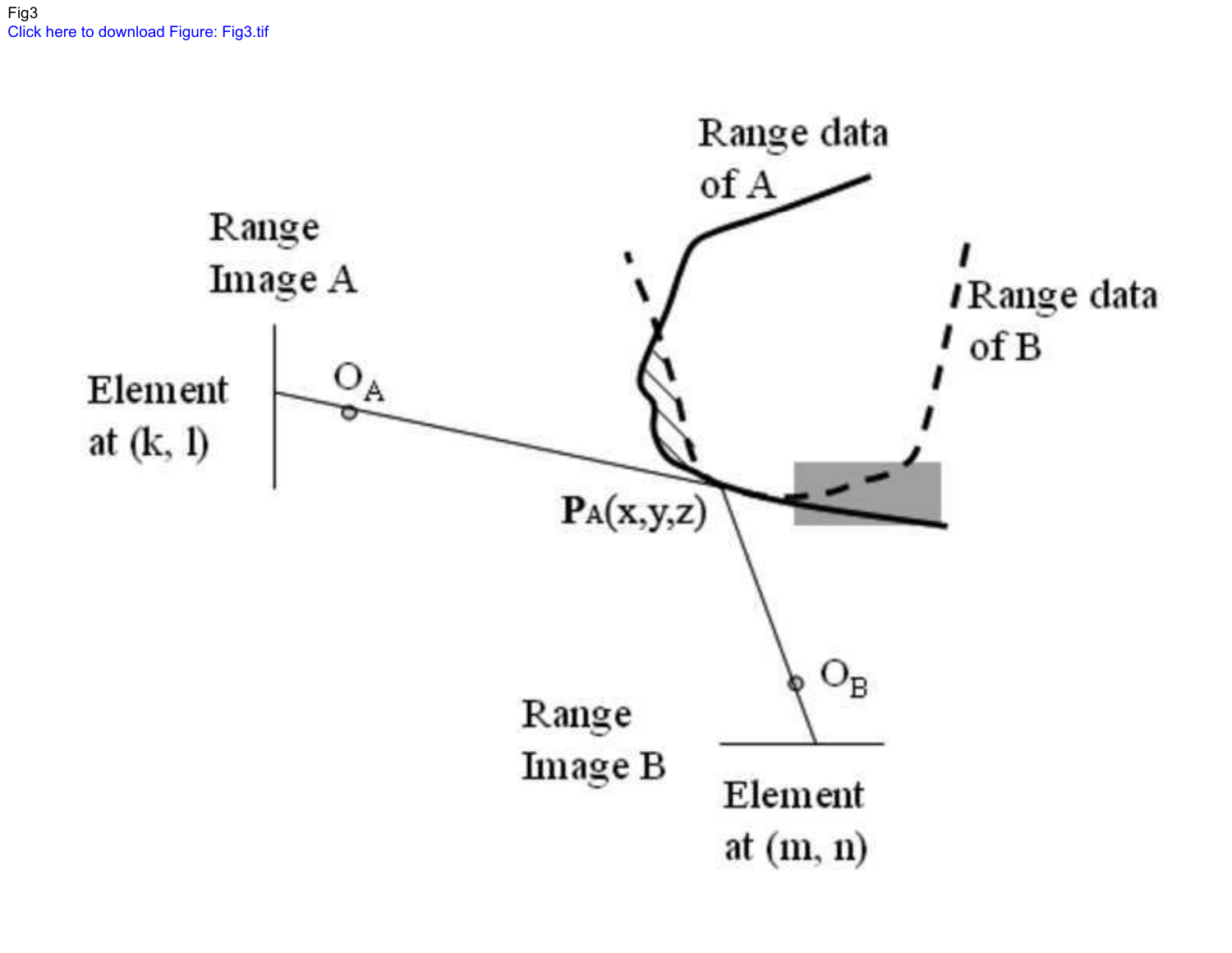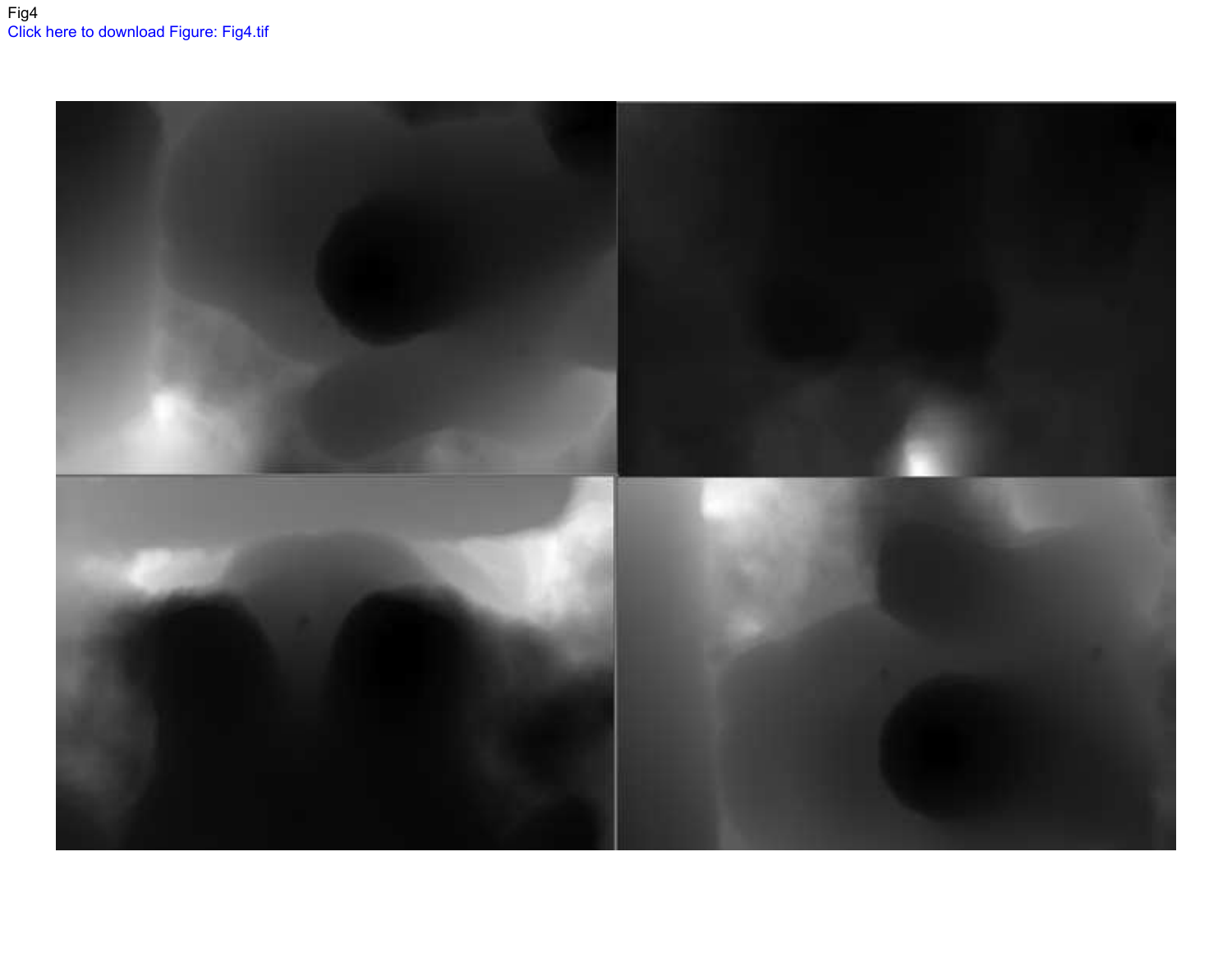# Inresholds of view angles - 40, 50, 60 and 70 degrees - Invisible -Overlapping -Region removed - Visible m.

Tolerance of overlapping - 0.0, 0.1, 1.0 and 1.5mm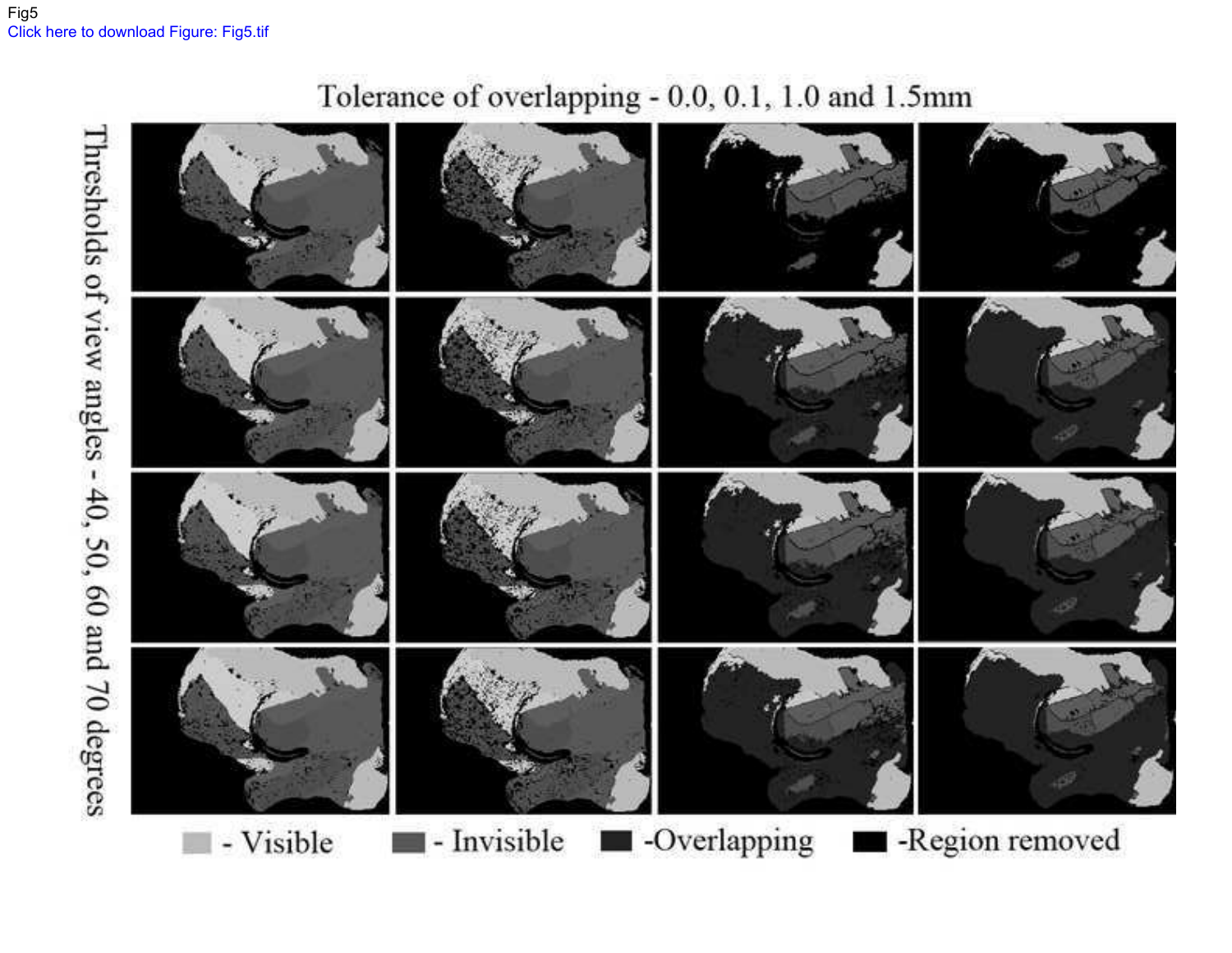